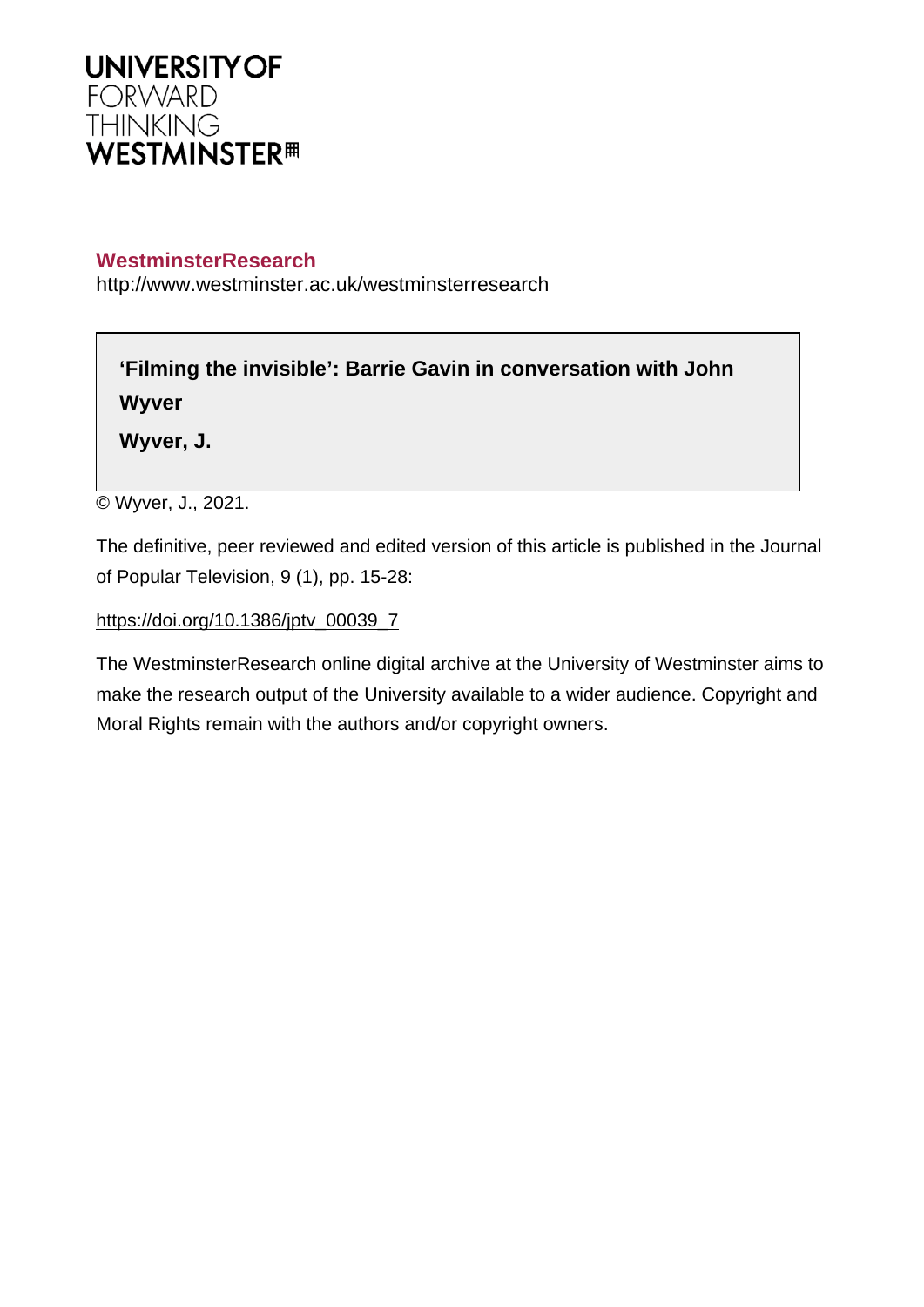# 'Filming the invisible': Barrie Gavin in conversation with John Wyver

John Wyver

Illuminations and University of Westminster

John Wyver is a writer and media producer with the independent production company Illuminations which he co-founded in 1982. He has produced more than 300 arts documentaries and performance programmes, and his work has been honoured with a BAFTA Award, an International Emmy and a Peabody. His recent productions include *Albion* (2020), a screen adaptation of Mike Bartlett's play co-produced with the Almeida Theatre, and the documentary *Drama Out of a Crisis: A Celebration of Play for Today* (2020). As Director, Screen Productions for the Royal Shakespeare Company he produces the *RSC Live from Stratford-upon-Avon* cinema presentations of the company's stage productions. He is Professor of the Arts on Screen, University of Westminster. His publications include *Vision On: Film, Television and the Arts in Britain* (Wallflower Press, 2009) and *The Royal Shakespeare Company on Screen: A Critical History* (Bloomsbury, 2019).

Contact: Illuminations, Studio 309, Screenworks, 22 Highbury Grove, London N5 2ER, UK.

E-mail: j.wyver@westminster.ac.uk

Received 1 September 2020; Accepted 1 November 2020

### **ABSTRACT**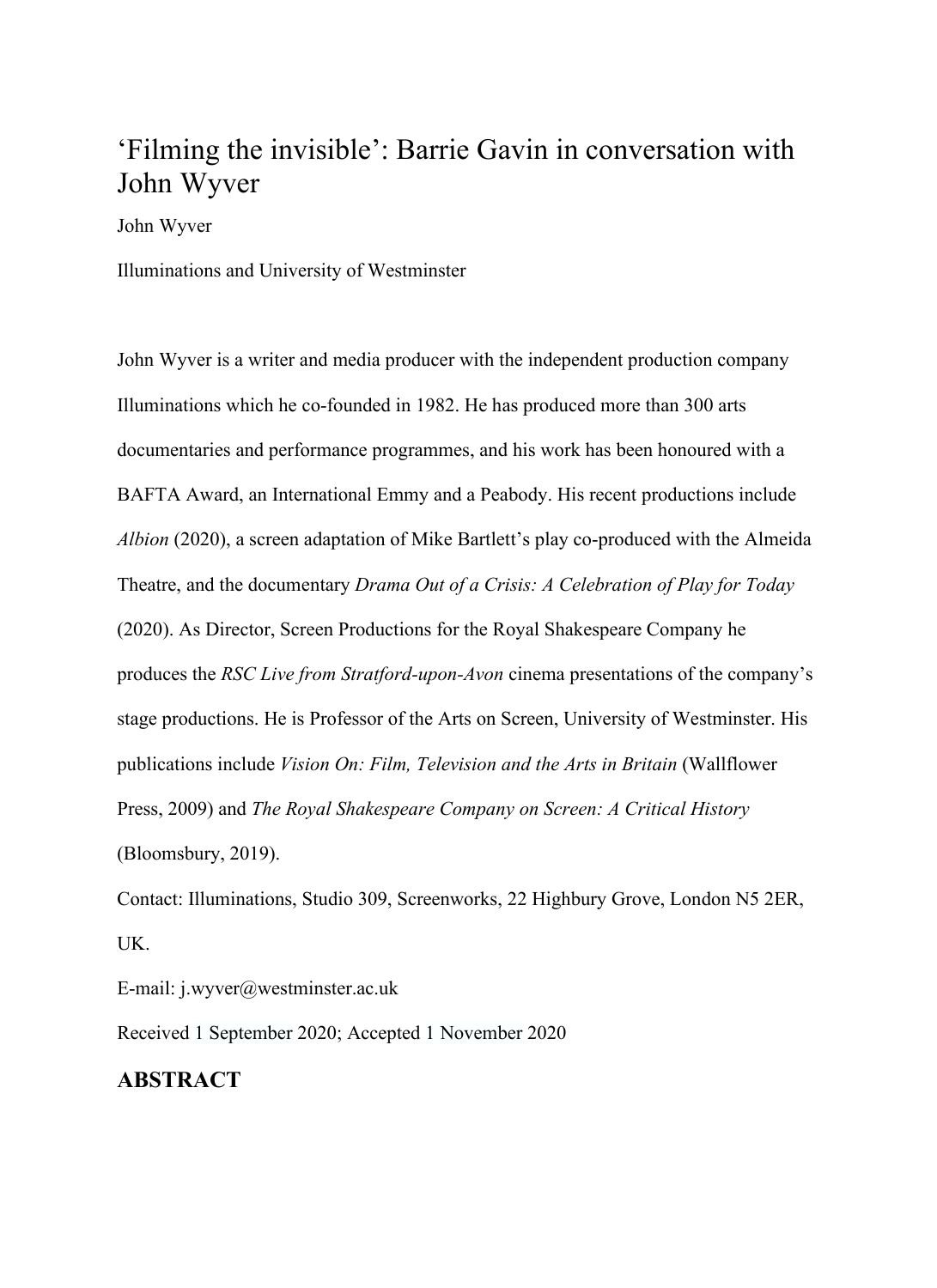*Barrie Gavin (b. 1935) is a celebrated producer, director and writer who is best known for numerous programmes about music and musicians made primarily for BBC Television from 1964 onwards. He worked on numerous occasions with the conductors Pierre Boulez and Simon Rattle, and with them and other collaborators he has directed more than 90 films. In this conversation recorded in Leeds in June 2018 Gavin discusses with the writer and producer John Wyver his ideas about making music television, his innovative approaches to filmmaking, his profiles of composers including Luigi Nono, Karlheinz Stockhausen and Toru Takemitsu, and his working relationships with Boulez and Rattle.*

### **KEYWORDS**

Barrie Gavin

BBC

music television

screen performance

Pierre Boulez

Simon Rattle

Barrie Gavin (b. 1935) is a celebrated producer, director and writer who is best known for numerous programmes about music and musicians made primarily for BBC Television from 1964 onwards. His extensive filmography represents a lifetime dedicated to the creative use of moving images to respond to and interpret a wide range of classical and contemporary music. His productions across more than four decades for BBC Television, Channel 4 and others are among the most distinctive and innovative programmes about the performing arts to have been made for television in Britain and beyond, and as his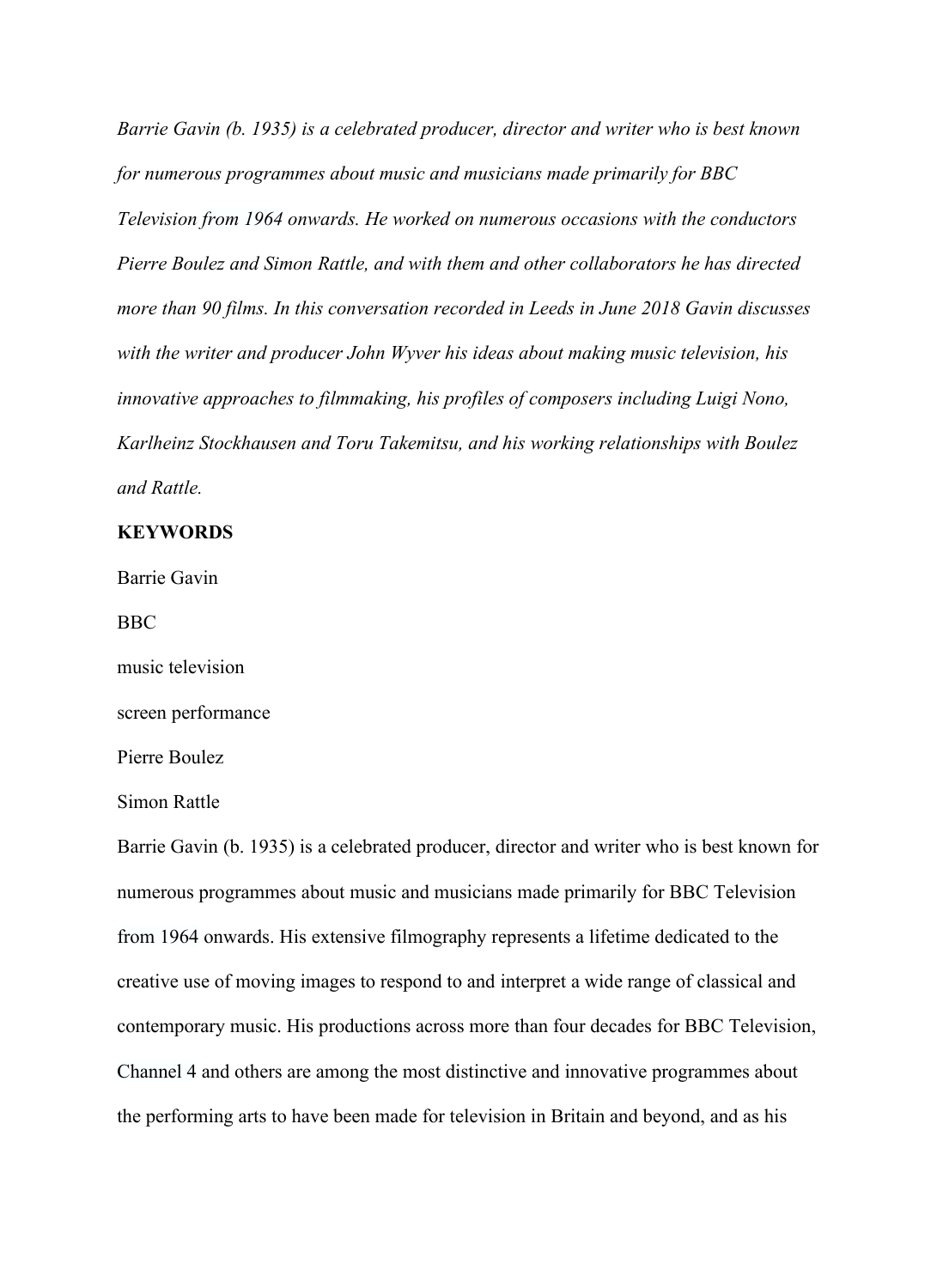contributions in this interview demonstrate, this work has been accompanied by a rare degree of reflection about and analysis of his collaborative practices.

Barrie Gavin joined the BBC as an assistant film editor in April 1961 and started to direct studio broadcasts in the summer of 1964. He worked on numerous occasions with the conductors Pierre Boulez and Simon Rattle, and with them and other collaborators he has directed more than 90 films. He worked briefly for the ITV contractor London Weekend Television in 1972 and was Head of Production at the BFI Production Board in 1974–75. With producers Dennis Marks and Tony Staveacre he established the BBC's Bristol Arts Unit from 1978 and in 1981 he formed with Peter West and Geoff Haydon the independent production company Third Eye Productions to make programmes for Channel 4 Television.<sup>[1]</sup> He has also directed more than 250 programmes for German television. His work has received numerous prizes including the Royal Philharmonic Society Prize, the Diapason d'or, and in 2009 the International Music Publisher Association award for Services to Contemporary Music. In 2017 he was awarded Honorary Membership of the Royal Philharmonic Society. At the time of writing he remains active as a filmmaker.

When Barrie Gavin began directing and producing for BBC Television in the mid-1960s the corporation had a clear and uncontested vision that, especially on the new channel BBC2, programmes that dealt seriously and rigorously with what was traditionally defined as 'high-brow' culture were central to its public service imperatives. This idea, which was extended and given a strongly contemporary focus by Channel 4 in its first five years after its 1982 launch, was increasingly challenged through the 1980s and 1990s as elitist and inappropriate for the output of a publicly funded BBC. The stable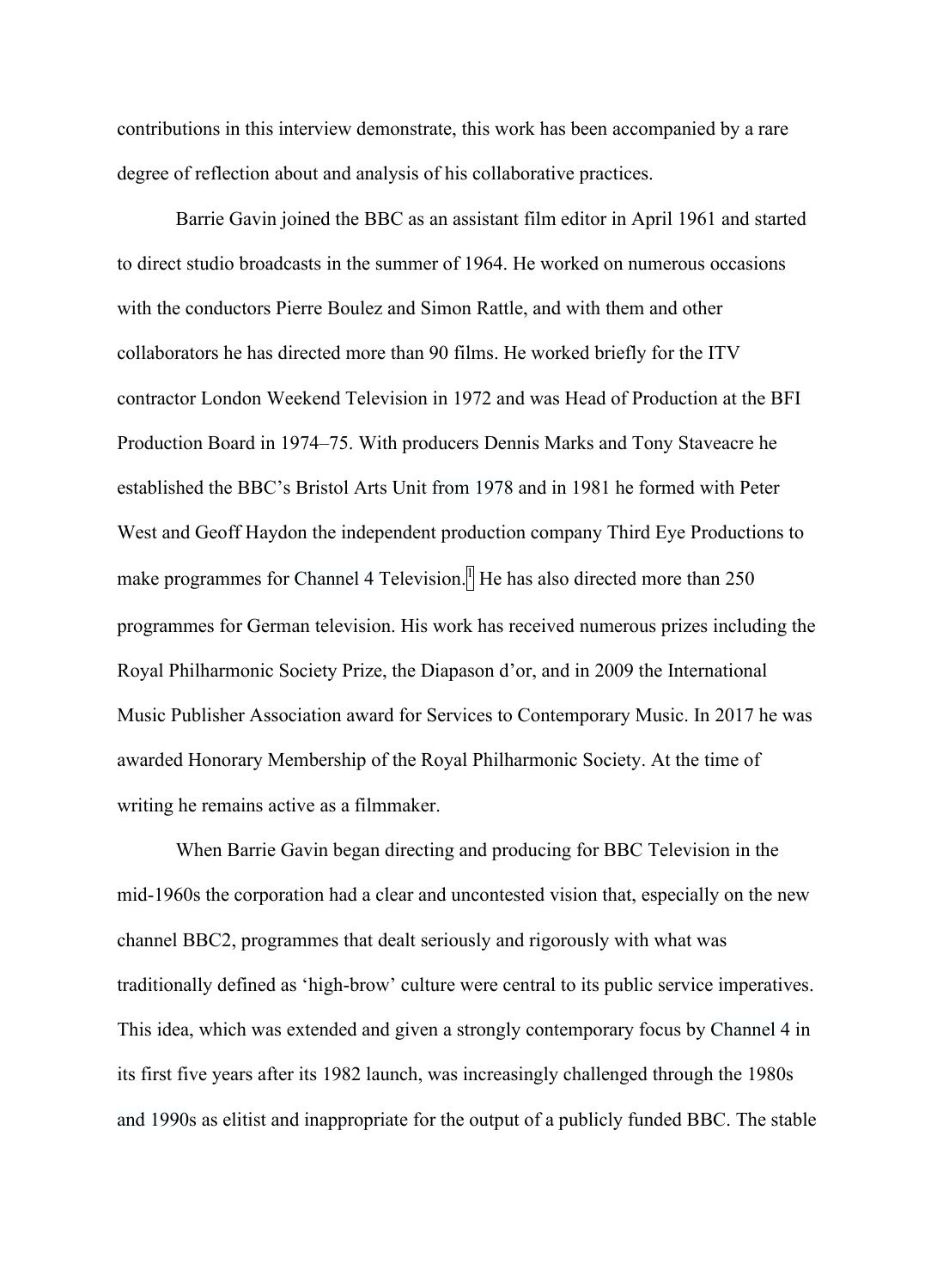duopoly of the BBC and the commercial ITV network, which had sustained traditional public service values across Britain television from the late 1950s to the early 1980s, fragmented as Channel 4, Five, satellite services from Sky and BSB and a host of other offerings became available. Ratings acquired a new importance as both the BBC and ITV sought to justify their funding, and support for minority programmes diminished. By 1995, a substantial BBC consultation exercise could reflect that '[s]pecialist producers tend to think of [arts programme production] as rooted in the cutting edge of artistic endeavor and the business of serious cultural interpretation and criticism' (BBC 1995): 69).<sup>[2]</sup> This was undoubtedly how Barrie Gavin saw his work:

Although some members of the audience strongly agree, many others seem to regard the arts first and foremost as a leisure activity for which the prime requirement is a less ambitious sort of consumer information and advice.

#### (BBC 1995)

In the twenty-first century, while programme making of the first kind has continued, it is the second vision of the arts on screen that has underpinned the strategies of executives and schedulers. Against these broad shifts in the values and economies of television, and in amongst the cracks and contradictions of funding and exhibition, Barrie Gavin continued to find contemporary forms of music programming that developed the public service ideas and ideals of the 1960s.

The following discussion between Gavin and the writer and producer John Wyver took place on 8 June 2018 at *Music 625: The Performance of Music on Television, c. 1955–85*, a conference organized by the Leeds Arts and Humanities Research Unit at the University of Leeds.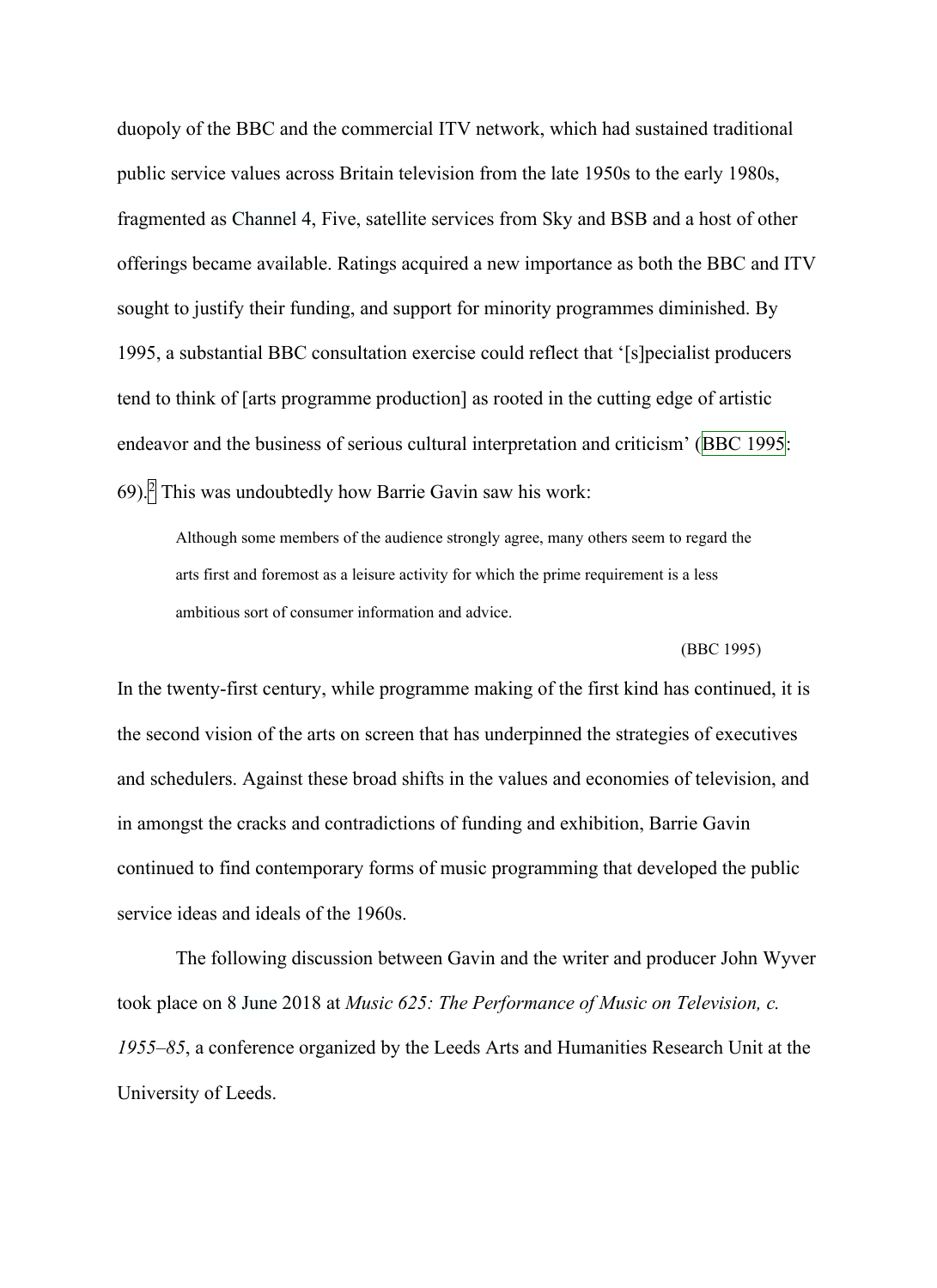The conversation, which has been edited for length and clarity, and within which are included comments from conference participants, was structured around seven extracts selected with Barrie Gavin from his extensive filmography. These extracts were from broadcasts and films produced for BBC Television as well as one from a recent film profile being produced independently by Gavin himself. The productions combine performance and documentary elements to explore the music of modern and contemporary composers. Each one represents an innovative attempt to complement the music being played with distinctive visuals. In different ways, the images challenge the conventional presentation of music and musicians of television which invariably aspires to direct, transparent and apparently unmediated access to performance in the studio or concert hall. Even when a performance has been staged specially for the cameras, the presentational model is that of an outside broadcast, directly relaying a live or 'as live' performance with minimal intervention or interpretation.<sup>[3]</sup> By contrast, and as the extracts included demonstrate, Gavin's programmes are often allusive and highly self-reflexive, insistently employing production technologies to prompt engagement and understanding in the viewer.

The conversation began with an extract from the *Workshop* episode 'Pierre Boulez - Portrait Analysis Performance' (1966).<sup>4</sup> The focus is Boulez's *Improvisation sur Mallarmé No 2* (1957), with soprano Halina Lukomska and The New Music Ensemble. The narrator and interviewer is Basil Moss; Barrie Gavin was the programme's producer and director.

Clip: www.bbc.co.uk/programmes/p09096t2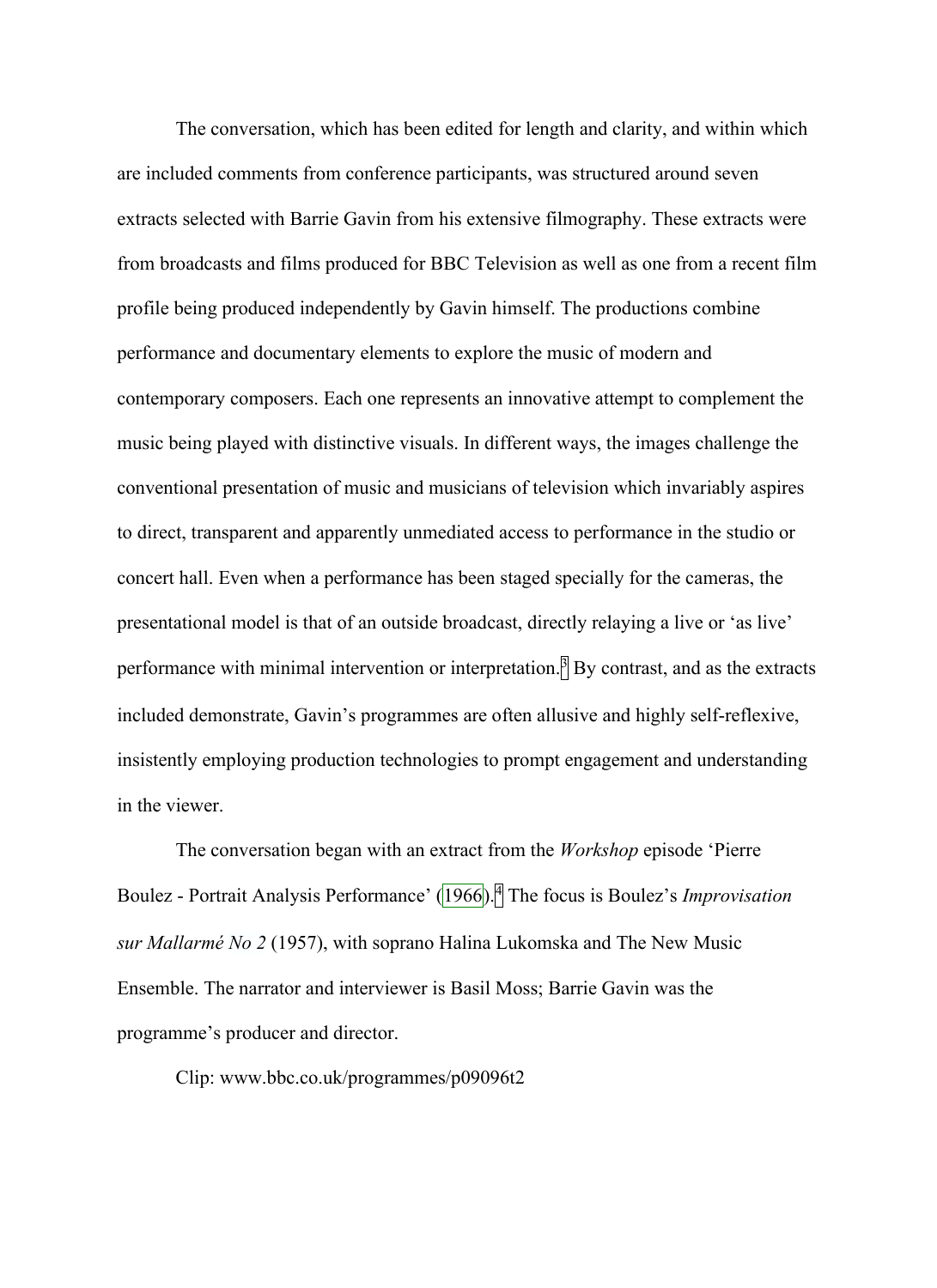**John Wyver**: I think there are a number of astonishing things about that excerpt. One is the programme's expectation, given that no apology is offered, that the audience will go along with this complex work, combined with Boulez's relatively complex explanation. Another is the technological feat of the visualization of the music, which I cannot imagine how it was done in 1966. Let's start with your recollections of this production and what concerns you were engaged with.

**Barrie Gavin:** I'm not an expert on anything, and I was looking at new music, or socalled new music, simply because I was interested in it. But I was only about two steps, if that, ahead of the audience. So I was finding my way through this piece in much the way that I think the audience made their way through it.

I remember Humphrey Burton being very dubious about this programme.<sup>[5]</sup> I said, let's try and find out how the music works. And this applies to virtually everything that I have made: How does it work and where does it come from? Not where is it going to, I can't predict that. I can't predict the future of music anymore than the rest of us. But I can try to work out why it is the way it is. Listening to that particular piece of Boulez, it's not that far away from Debussy, and the notion of a sort of crystalline texture.

As for the technical process, it was all done frame by frame, it had to be, and then sent off to a laboratory who frequently got it wrong. So eventually you've got the singer who, of course, is exactly in sync with the notes, which you can see. It wouldn't make any sense if it wasn't. The actual recording of the music was done in the studio, which was entirely white. A very bright white too, which was kind of strange. And we had to do it in one day. It was all shot in one day.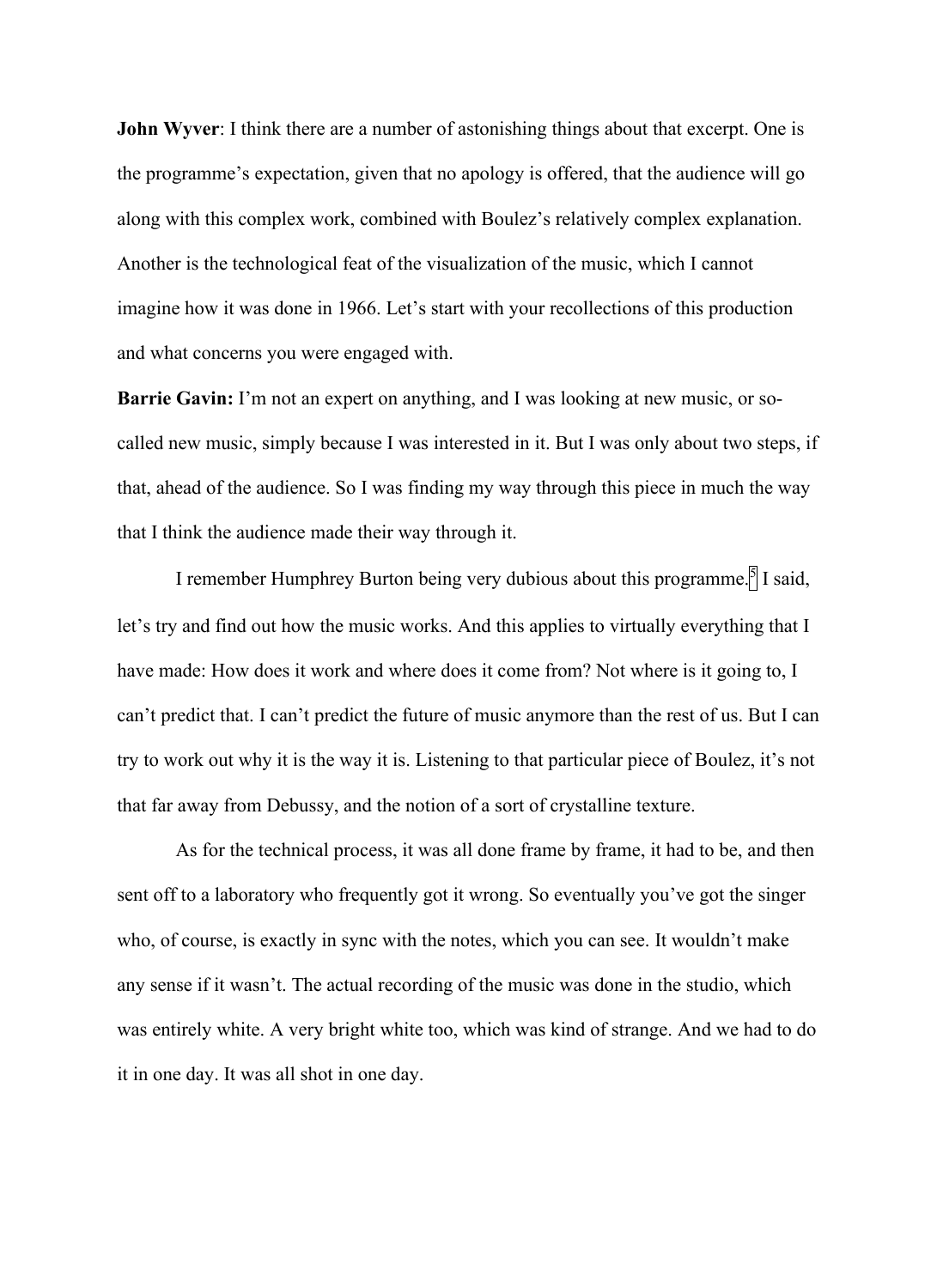**JW**: You're starting out here on a journey of visualizing, as you said in the title that you suggested, of making the invisible visible, giving it some kind of visual form. **BG**: I was involved in a series of programmes in Chicago with the Chicago Symphony Orchestra and Pierre Boulez, the first of which he actually conducted, which was *The Miraculous Mandarin* by [Bela] Bartók [1881–1945]. And we got him to do a kind of epitaph, a motto I suppose, that they put at the front of the programme. I can't remember the exact words, although it starts with the principle that music, it is said, speaks for itself. But, Boulez reflected, it speaks more clearly and with greater relevance and in greater detail if you know the social and historical context in which it appears, as well as something of the circumstances and the mental state of the person conceiving the music, writing it. That would be, I think, Boulez's fundamental principle, and if I may adopt it, it would be mine. I want to know, and I want to find out, the process of making music. I have never thought of myself as a missionary – I disapprove of missionaries really – but I have been ambitious to explore, to investigate, to experiment.

## Early days at the BBC

**JW**: By the time you produced your first *Workshop* with Pierre Boulez you had been at the BBC for nearly five years. You joined to be an assistant film editor in 1961. How did that come about?

**BG**: A friend of mine gave me a copy of *Amateur Cine World*, and there were advertisements for trainees to come and work at the BBC, and he said you should go for that. I loved film and I was deeply involved in both film and music. But only as a spectator and a listener. With great trepidation, I applied and got the job. I worked, first of all, on *Monitor* [1958–65], which was where I met Humphrey Burton. The film editor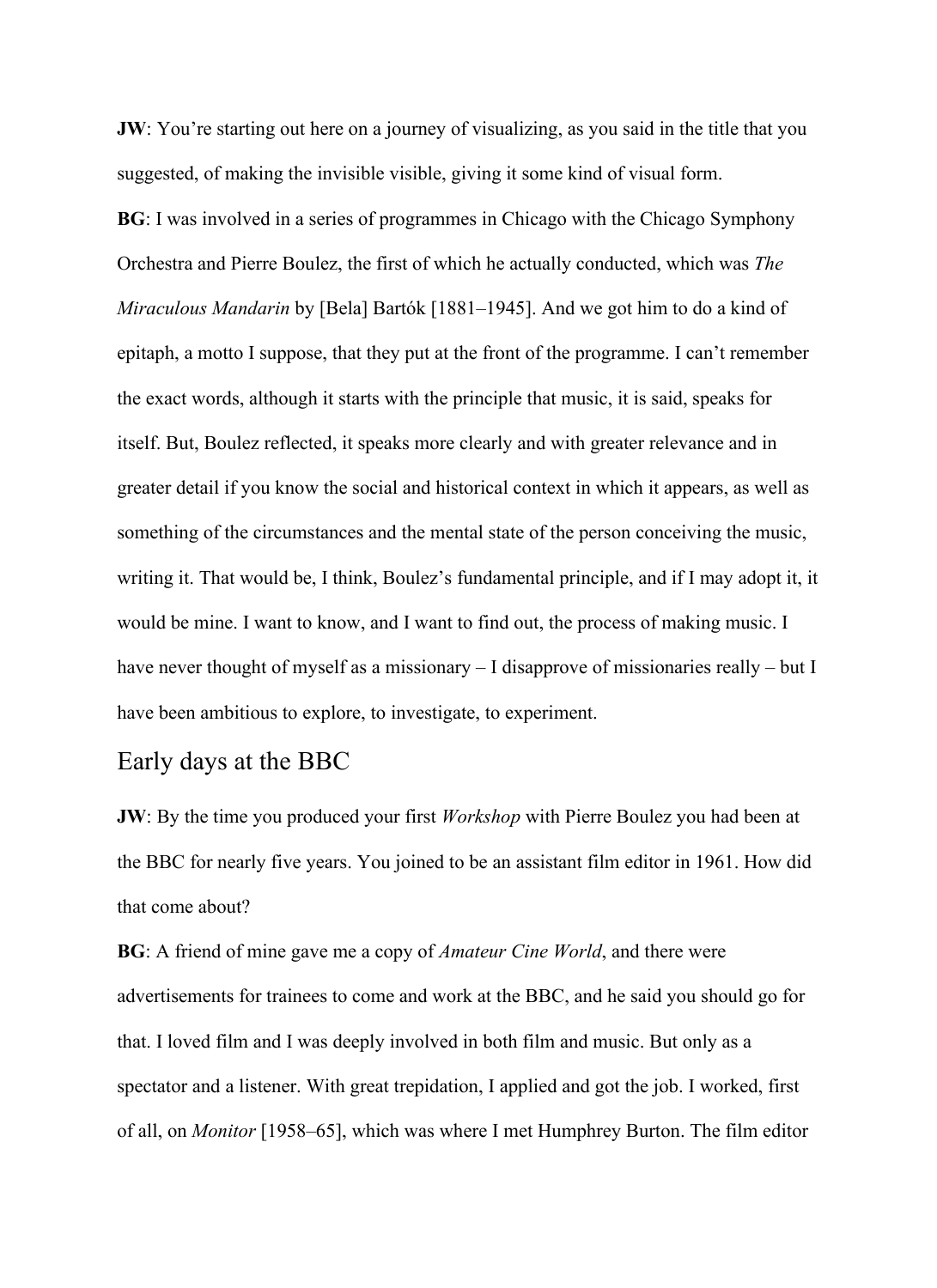on that series was a man called Allan Tyrer, who was wonderfully eccentric, as editors frequently are. He was the man who really, in a technical and indeed in an aesthetic sense, held *Monitor* together. He was a brilliant editor.<sup>6</sup>

**JW**: How did you then make the move from being an assistant film editor to directing and producing music programmes?

**BG:** Well, one of the great things you find out in cutting rooms is how do you cover up mistakes? Because inevitably in the shaping of a film, they'll be things you miss  $-I$ didn't get the sunrise, I didn't get the horses running over the hill or whatever. How do you fix that? Editing is how you fix it. Persuading people that they've seen something which they haven't actually seen.

Anyway, Humphrey said one day, how do you fancy making music programmes? I said, I'm not at all a musician. He said, 'well I'm surrounded by musicians who can't make programmes, so maybe it will work the other way round'. The conversation took about as long as it's taken me to tell you, and that was the rest of my working life sorted. Then you start with little bits and pieces, very simple, baby's first steps. And by this time, with the arrival of BBC2, they were desperate to find things to do, which is possibly how I got the job in the first place.<sup>7</sup> So you found yourself within two or three years of being appointed as a sort of junior director you'd done 30 or 40 programmes. What happens is, of course, that you've sometimes done two performances in a day, and the mistakes you make in the morning you cure in the evening, and you make better or more sophisticated mistakes in the evening.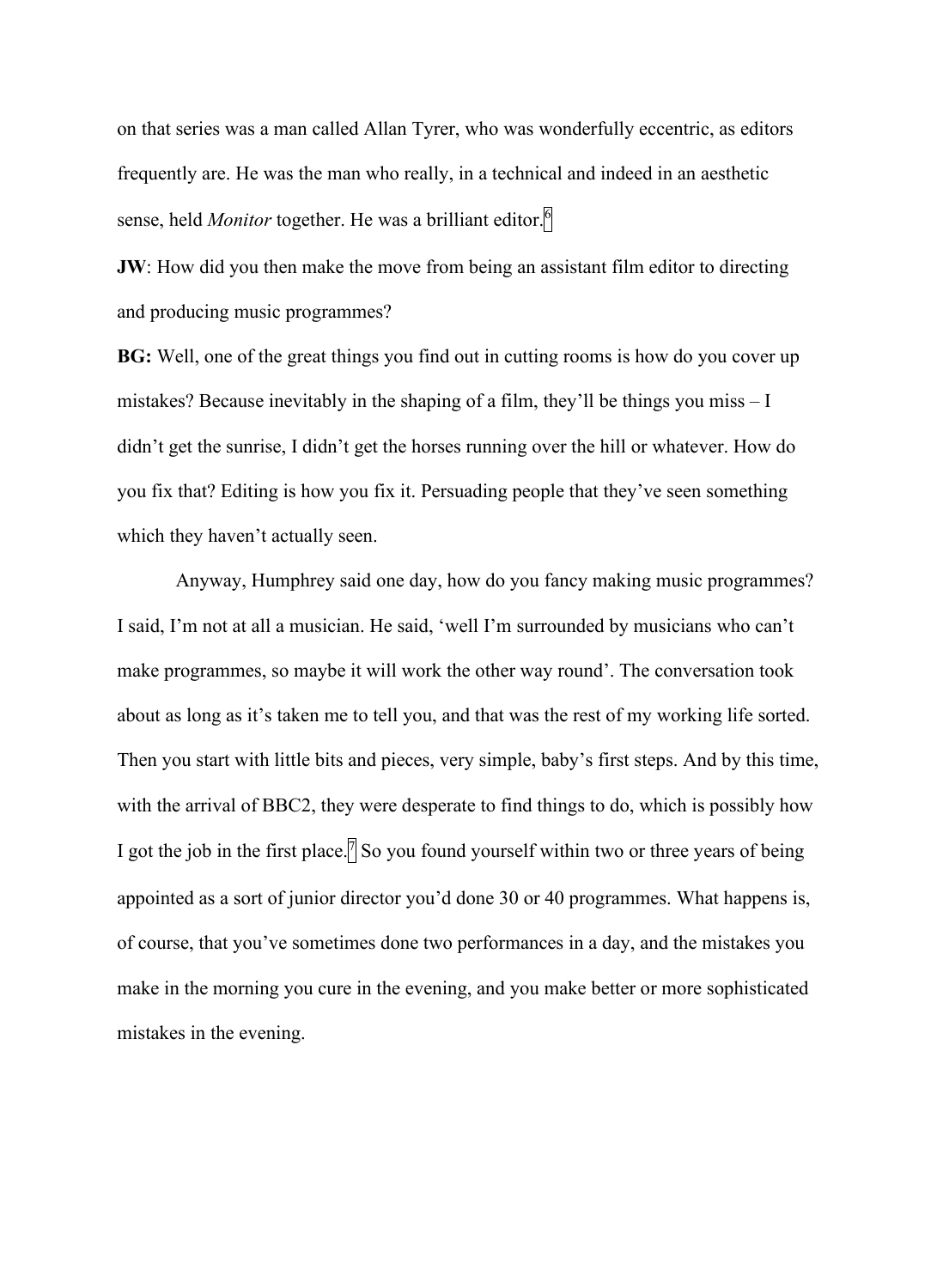**JW:** There was the necessity of a relentless production output, and you were just making a lot of stuff quickly. Was that productive? Because it presumably didn't give you a great deal of time for reflection and self-analysis. You just had to get on to the next thing. **BG**: Absolutely right. I try to avoid generalities about what people should or should not do. But I think that sometimes not knowing what the limitations are, rather like getting the job in the first place, means that you just try everything and you invent things, because you don't know how to do it. Sometimes it's awful, just terrible. Next time, maybe better.

What I was doing very quickly developed into a whole series of recital programmes. We used the studio facilities of the BBC, which were meant to be used for live broadcasts, never really to record, to make piano recitals, vocals, string quartets. Which would go out late at night. And that was a sort of regular part of the output.<sup>8</sup> Gradually you begin to get your feet under the table, and eventually you end up perhaps collaborating, which is what we did with the Copland film, which is what Humphrey and myself did together.<sup>9</sup>

**Tim Boon**: Thinking about the musical notation process in the *Workshop* extract – was that done on film, while the sequences you see from the studio performance were shot using television cameras?

**BG**: But then transferred to film. Which you could do in those days via 35-mm telerecording, and it was miles easier to edit. We provided the laboratories with a lot of work which they often screwed up.

**JW**: Speaking to that, one of the things I took away from looking at this, is how hybrid the process was between film and video. The dominant sense for the history, certainly for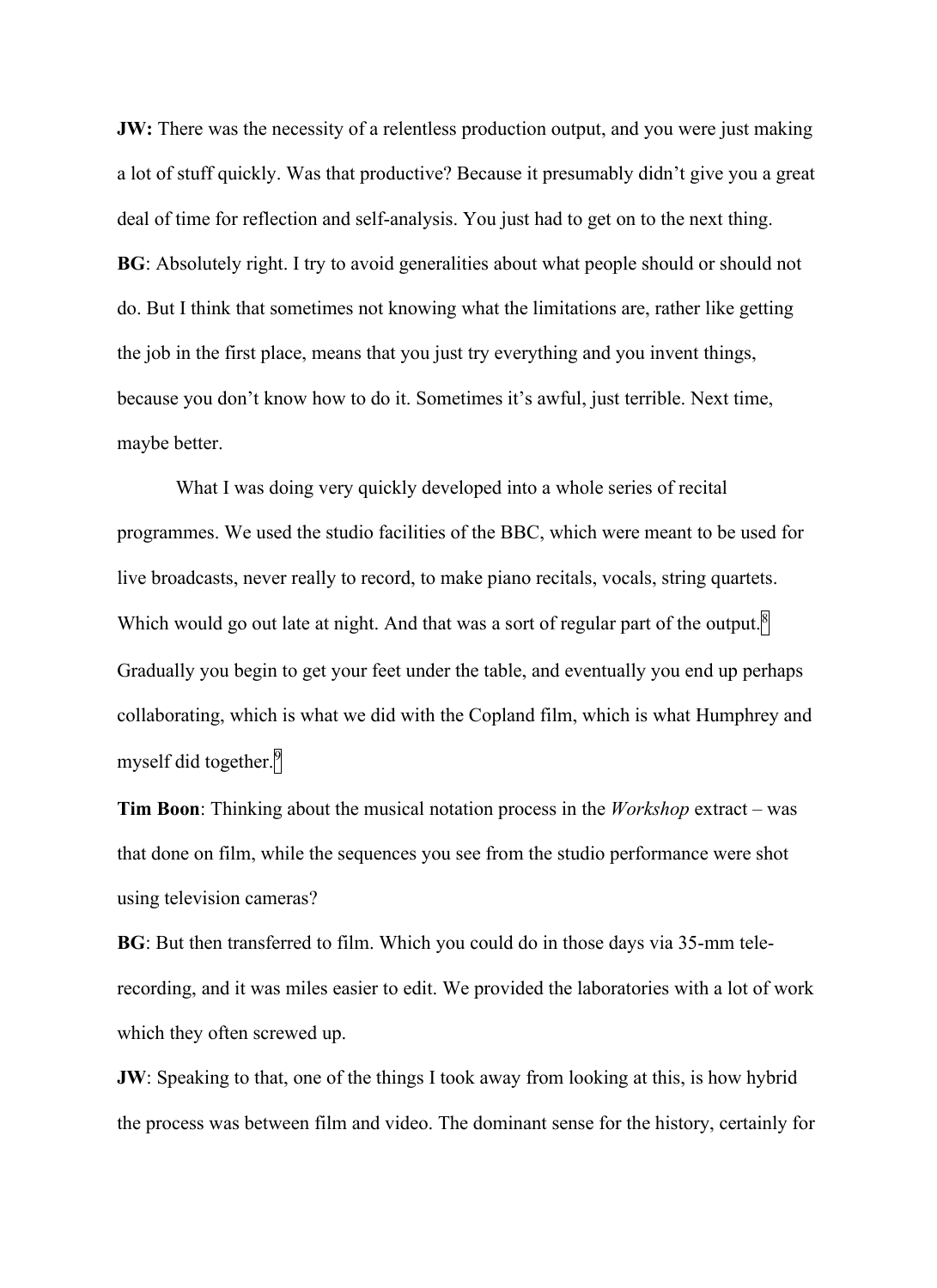theatre on television, is that there were studio programmes or outside broadcasts with electronic cameras, and there was film production.<sup>[10]</sup> But actually I think what we're learning is that those two technologies, and the forms and techniques associated with both, were very mixed up and you were working with both in very interesting ways. In the writing of the history, I don't think we've really begun to recognize that that was the case.

**BG**: I think that's true. One of the things that happened to me, when I became a director, I thought I'm going to be stuck making films, but I was determined to train myself as far as possible to shoot with an [electronic] multi-camera setup. I thought at least I would have more varied things to do. And indeed that's how it turned out, so that instead of having one camera on one occasion, we had fifteen. More than fifteen and you're getting in each other's way. That elaboration which happens on the screen and in programmes, this is also happening to the makers themselves.

# Working with Pierre Boulez

**JW**: One of your key collaborations with a figure beyond television was with Pierre Boulez, and we've seen the beginnings of that. Now we'll show two more clips from a film made by you to mark the composer's 80th birthday, which in fact was never broadcast. These extracts are from a slightly later period of performance than the previous *Workshop* extract, but like that they also begin to re-imagine both ways of working in the studio and the visualization of music.

Clip: https://www.bbc.co.uk/programmes/p09097cx Clip: https://www.bbc.co.uk/programmes/p09097kp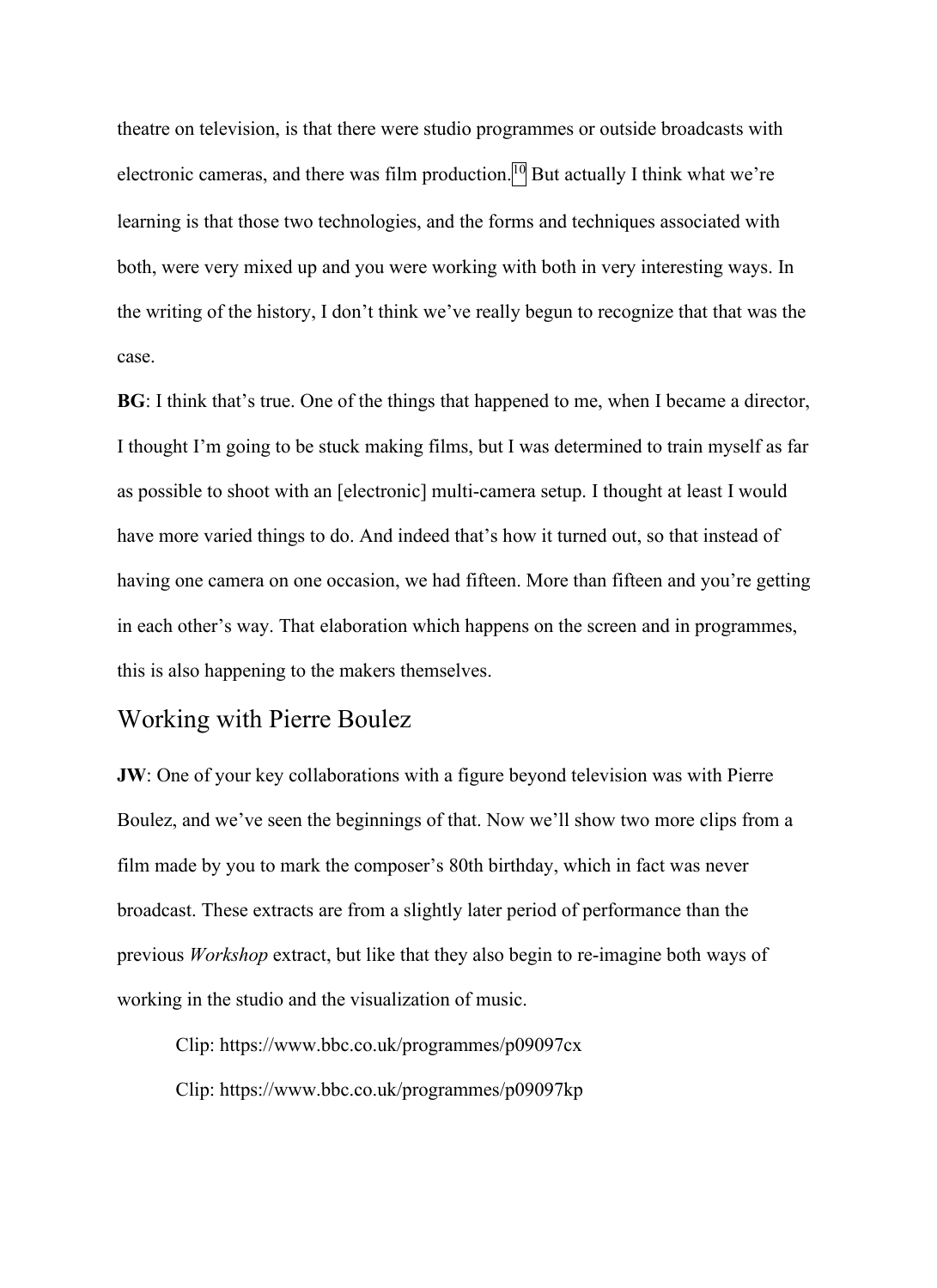**JW**: I think it**'**s fair to reflect that there are relatively few programmes today that quote Theodor Adorno. $\left[\frac{1}{1}\right]$  Three pieces of performance, each really quite radical, innovative, distinctive in their visualization. Could just talk us through both the filming of Bartók's *Music for Strings* [1936], and then those two pieces from Boulez**'**s *Le Marteau sans maître* [1955]?

**BG**: The Bartók was taken from a programme that I did with Boulez about the rhythm of new music, which was concerned with the contrast between rhythm slow, Bartók, and really fast, [Stravinsky's] *The Rite of Spring*. <sup>12</sup> It was incredibly difficult to make those sort of shapes on the screen because they all had to be done optically at the laboratory. There was no way that you could in those days simply play around on a desktop or in a recording studio. So they**'**ve all had to be very precisely calculated, and in some cases miscalculated.

The other two bits of music which we saw came originally in a film which I made about *Le Marteau sans maître* called 'Tele-Marteau', where we were given – imagine this – four days in the studio in Germany, shooting on  $35 \text{mm}$  colour stock.<sup>[3]</sup> I had four days to record the 34 minutes of music. And we devised a colour system whereby certain pieces had a red background and certain pieces had a white background and so on. It was hugely unpopular. The then head of music at the BBC was John Culshaw, and he complained bitterly.<sup>[14]</sup> He said, we had an audience total which seems to have been only 85,000. And I said, well, that**'**s the old Wembley Stadium completely filled. But there was always this problem. Can you possibly make it more popular? No, no.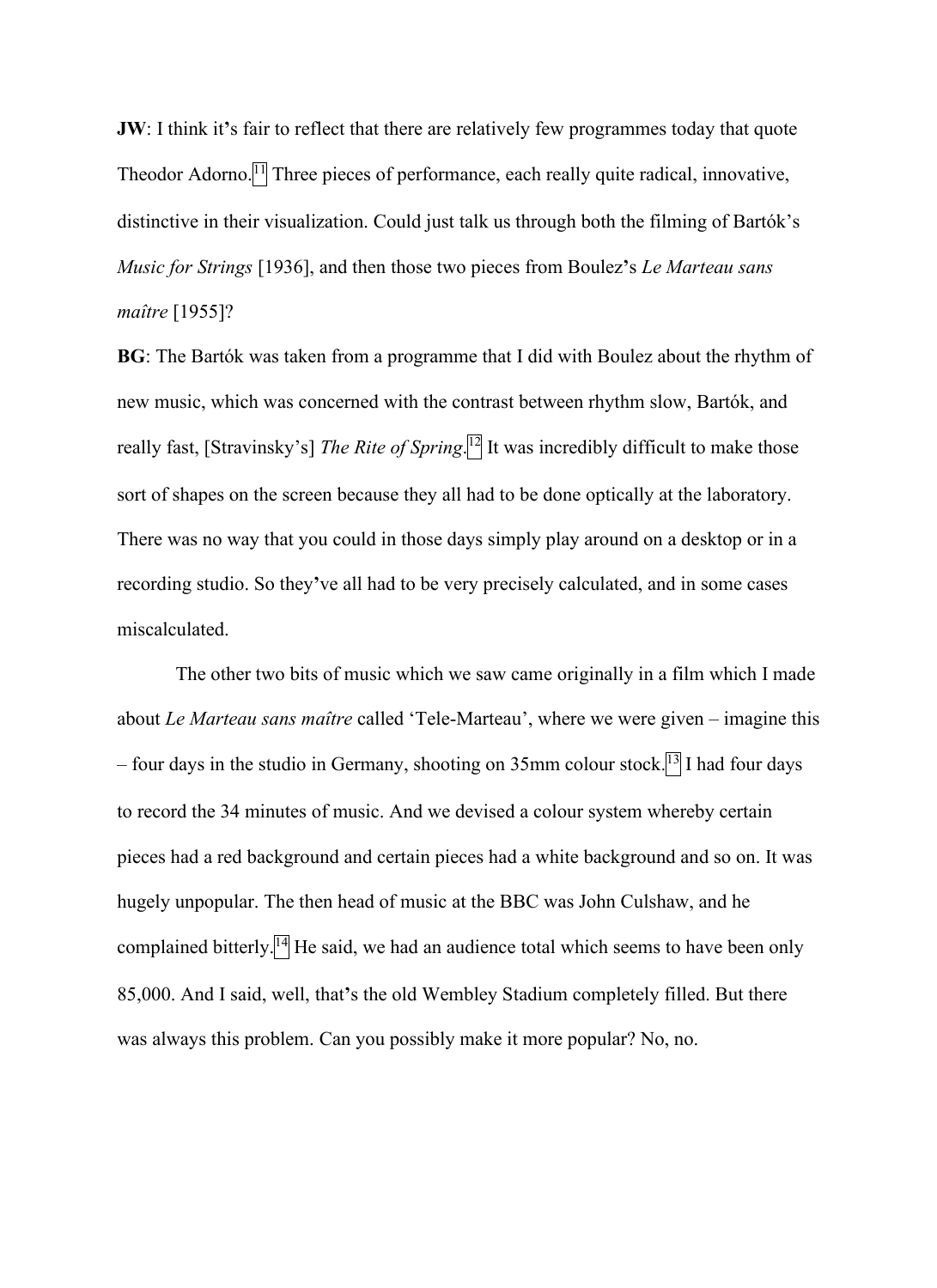**JW**: Where does that confidence in what would later be seen as an elitist way of making programmes come from? What's that grounded in at the point where you're working, in the late 1960s and 1970s?

**BG**: I'll quote you something that was said to me by a composer when I asked him whether he regarded his music as elitist. And he said, not surprisingly, no, it's just me trying to do the best I can. And that in a way, is something I recognize, that I didn't seek to be elitist, I was just I'm trying to find a way of making those adventures, those experiments, expeditions on film. Because I was finding out about the music along with the audience, or as I said, just ahead of the audience. It's just what I do.

**JW**: And you were given a relatively significant degree of autonomy to do what you did? **BG**: Yes, wonderful autonomy. Because apart from anything else if one wants to be cynical, you could say nobody actually cared very much what we did anyway, so they just let me get on with it. I think Culshaw once said, having looked at one of these programmes: 'Hmm, I suppose we have to do one of these things once in a while', which is telling you exactly how important you are. So we had a lot of autonomy. Without getting into too much detail, the difference between broadcasting then and maybe broadcasting now was that the ideas grew as seeds do from the ground up. People came up with ideas that they wanted to do, and they were approved or sometimes disapproved. Nowadays they come from above, they float down, and someone says, we want a series on this or whatever.

**JW**: We've taken a vow for this discussion not to compare work from the period we're looking at with television today. That is a fruitless discussion, at least in this conversation, and so we're not going to continue that route. Let me ask you one more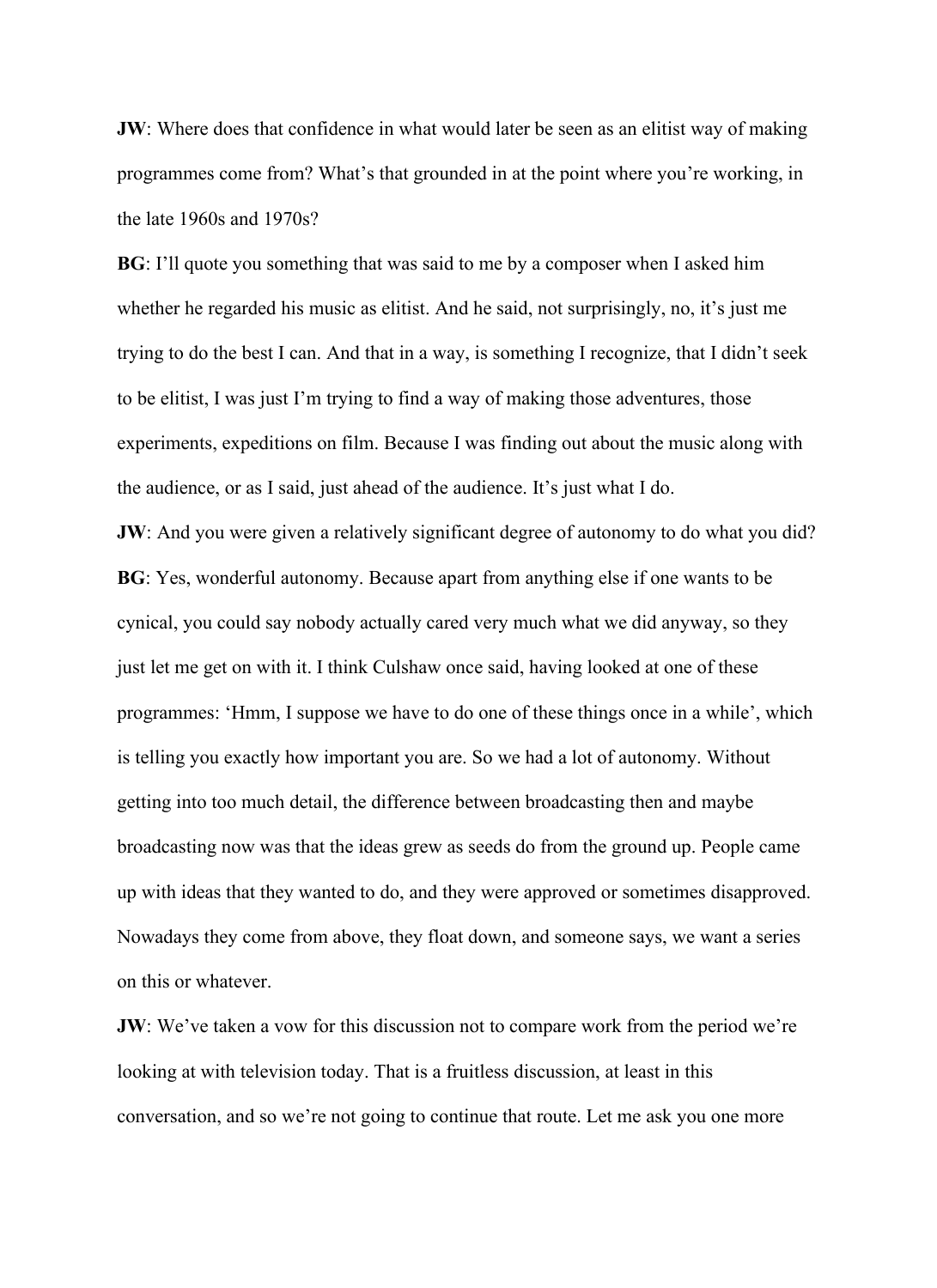question about Boulez and then we'll move on. Boulez, as we've seen, is a slightly tentative communicator in talking about the Mallarmé, but then he becomes much more fluent and fluid as a television personality. He believed in television – is that right? He believed that television was central to what, as a composer, conductor, proselytizer, he should be doing?

**BG**: Yes, absolutely. And because of his wide general culture, by which I mean he was extremely well read he could he could say, well, it's like Proust or James Joyce or it's like Paul Klee or Mondrian or whatever. The references came from all sorts of places, and as maybe Ed was saying, the only way to really tackle music is by a process of analogy and metaphor.<sup>[5]</sup> It's like this because music itself isn't there, but we don't appreciate it in that figurative sense. So it was being given that sort of leeway, and I think the right.

# Luigi Nono and the avant-garde

**JW**: The next extract is from a film called *Vive a Venezia* with Luigi Nono.<sup>[16]</sup> This was shown on 1 October 1978, when I had been a television critic for *Time Out* magazine for just about a year. And I remember turning this on at 2:45 on a Sunday afternoon, which is not exactly primetime, and watching this and being astounded by it. This one of those programmes that actually needs to be appreciated in full, but the clip gives some sense of that. I should also say that the stop-motion element in the interview part with Nono at the beginning is absolutely deliberate.

Clip: https://www.bbc.co.uk/programmes/p09099rr **JW:** Why did you want to make a film with Luigi Nono?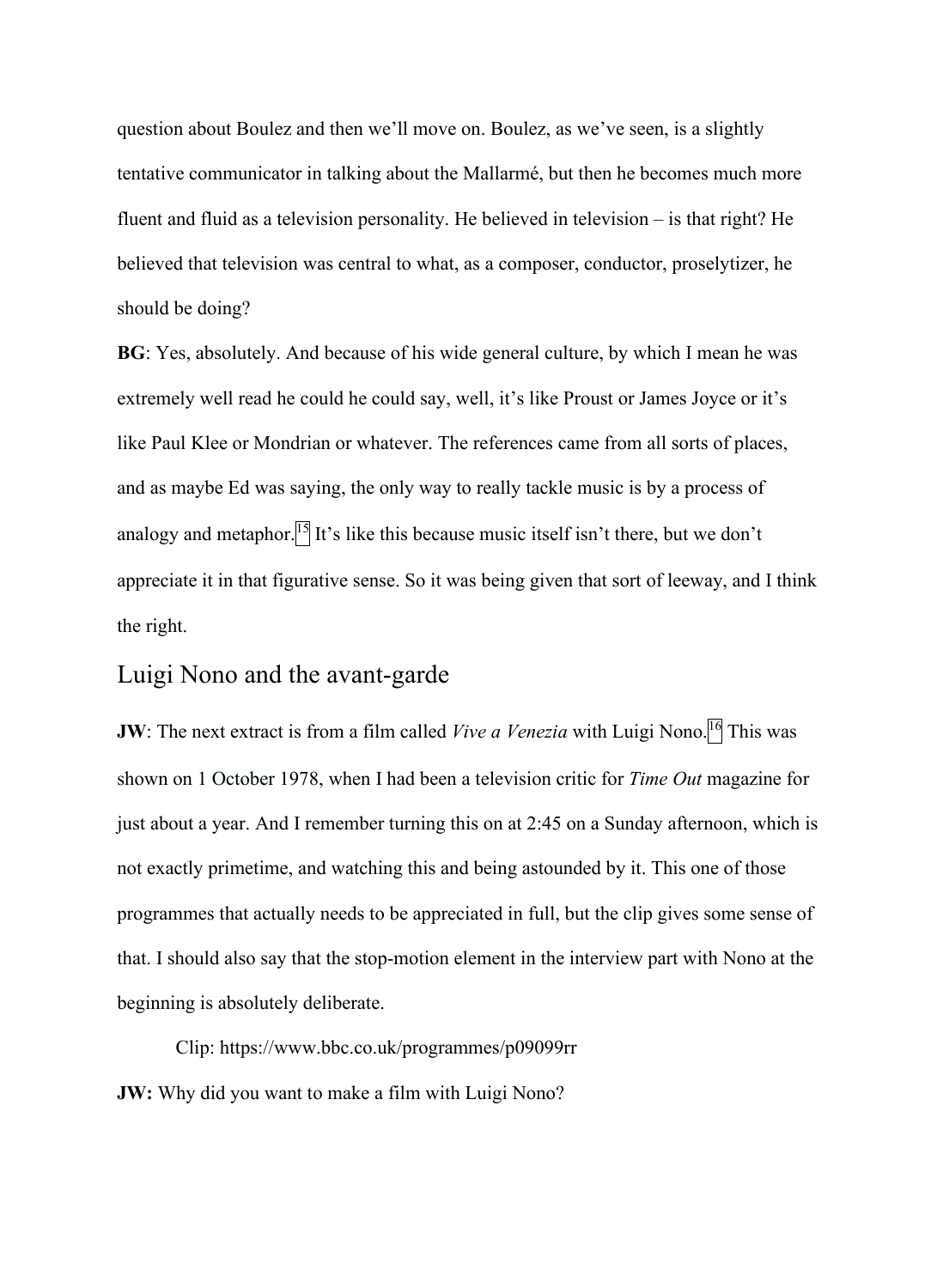**BG**: In one sense, why not? He was at that time, in the 1970s, very much a composer who was much played, although less so now. And there's the factor of chance which comes in an awful lot in filmmaking. We had a film crew from *Omnibus* down in Naples doing a film about the religious processions of the city.<sup>[7]</sup> I thought, well, they're out there, I'll fly out. And I spoke Nono on the telephone, and he said, yes. OK. By the time we got there he had decided he didn't speak English. He was going to speak Italian, which meant that we then had to re-voice him. The key thing which I wanted to have was this extraordinary mixture of violent confrontations, which happened very often in his music, with a very serene, lyrical, sort of rapt quality, which somehow went with Venice. He hated *Death in Venice* [*Morte a Venezia*, directed by Luchino Visconti, 1971]. thought it was a terrible film. He said I want to be alive in Venice, which is the title of the film, *Vive a Venezia*.

**JW**: Much of it is shot by John Hooper, a great film cameraman.<sup>[18]</sup> Part of all of this work needs to be about recognizing the extraordinary creative contributions of people like Allan Tyrer and John Hooper, who were absolutely central to this output. But it was also shot with and developed with Marc Karlin and Humphry Trevelyan, who were two filmmakers who were associated at that point with Berwick Street Collective, a radical avant-garde filmmaking group.<sup>[9]</sup> That collaboration seems to me a remarkable and surprising thing. How did it how did it come about?

**BG**: For about a year I was running the Production Board of the British Film Institute.<sup>20</sup> One of the films that we made was called *Nightcleaners, Part Two*, $\left| \frac{2}{1} \right|$  and I was so impressed by what they had done and the manipulation of imagery on this film that I went to them and I said, look I've shot this stuff, can we have a go at it? And they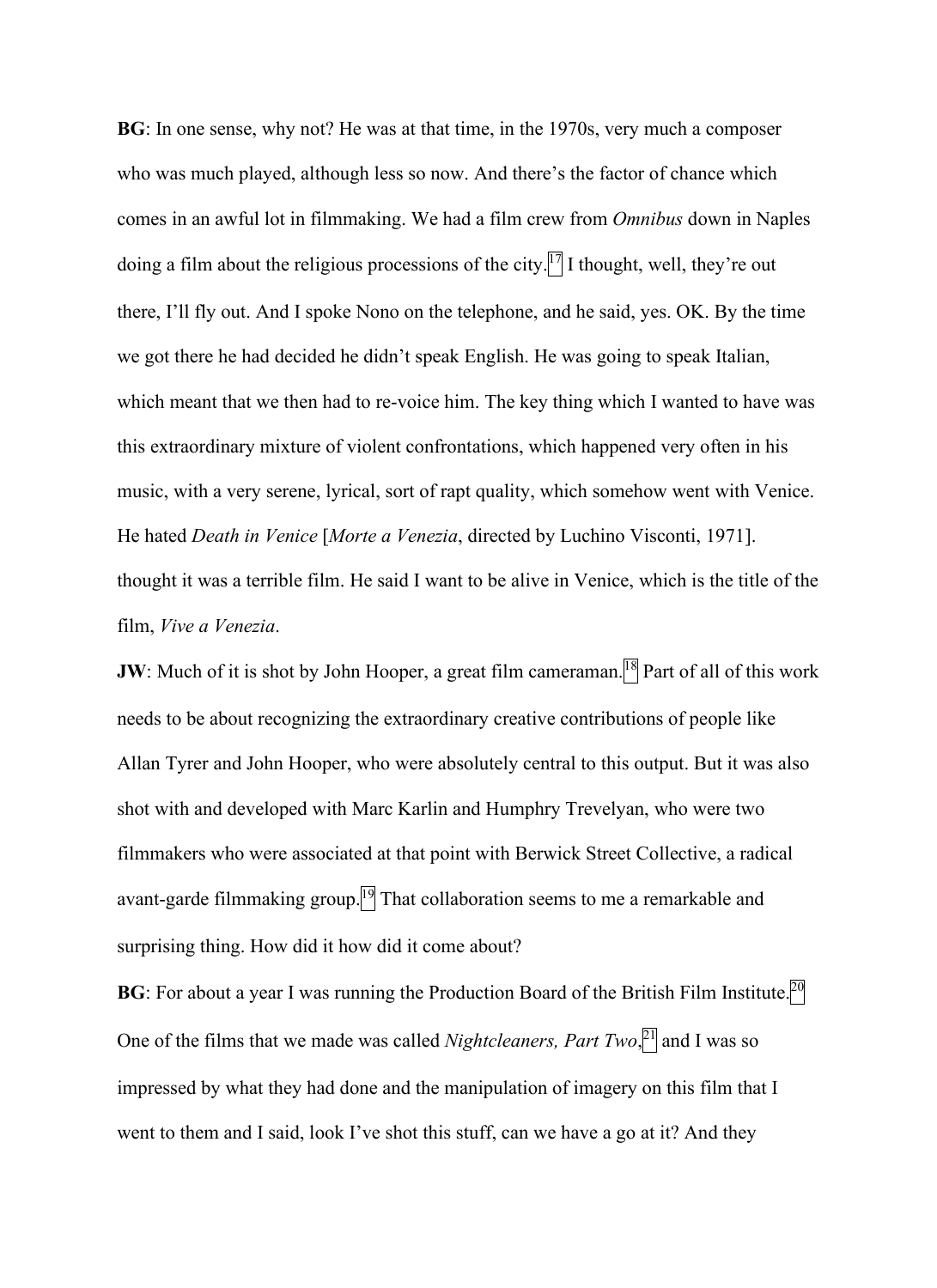collaborated with me on it. They were remarkable and I learnt from it. The great thing is to learn from everybody. If you're wise you learn from everybody, you learn from your editor or your cameraman, who offer all kinds of things, and even from the subject matter that you tackle. You come out of it knowing more, perhaps even feeling more than you did beforehand.

**JW**: Marc and Humphry came from a self-consciously avant-garde filmmaking tradition. Did you identify with the idea of the avant-garde within television? Was that a notion that made any sense within television?

**BG**: No, it made no sense at all. But I could identify with the idea. It seemed to me that the possibilities, not simply in the matter of subject matter, although the music was [avant-garde] and the composer was, but also in terms of how we look at imagery, that we had to import into public television some of these ideas that were being made in experimental form. And I wanted them to become part of whatever the mainstream is, if that's who we were, in the mainstream. Anyway, to join our tributary, and it was a very happy collaboration.

**JW**: The film also has a strong, explicit leftist ethics behind it. Is that a politics that you understand running through a lot of your work?

**BG**: Yes. Yes. I'm an unashamed leftist. The last one in captivity. I was always, and I know I achieved certain success because a man from Personnel once said to me, I think you choose subjects and collaborators because of their political alignment. I said, yes, of course I do. Why would I do otherwise?

**Edward Venn (from the audience)**: One of the things that really interested me about the Nono film when I saw it, and you've explained some of that, is that he kind of recedes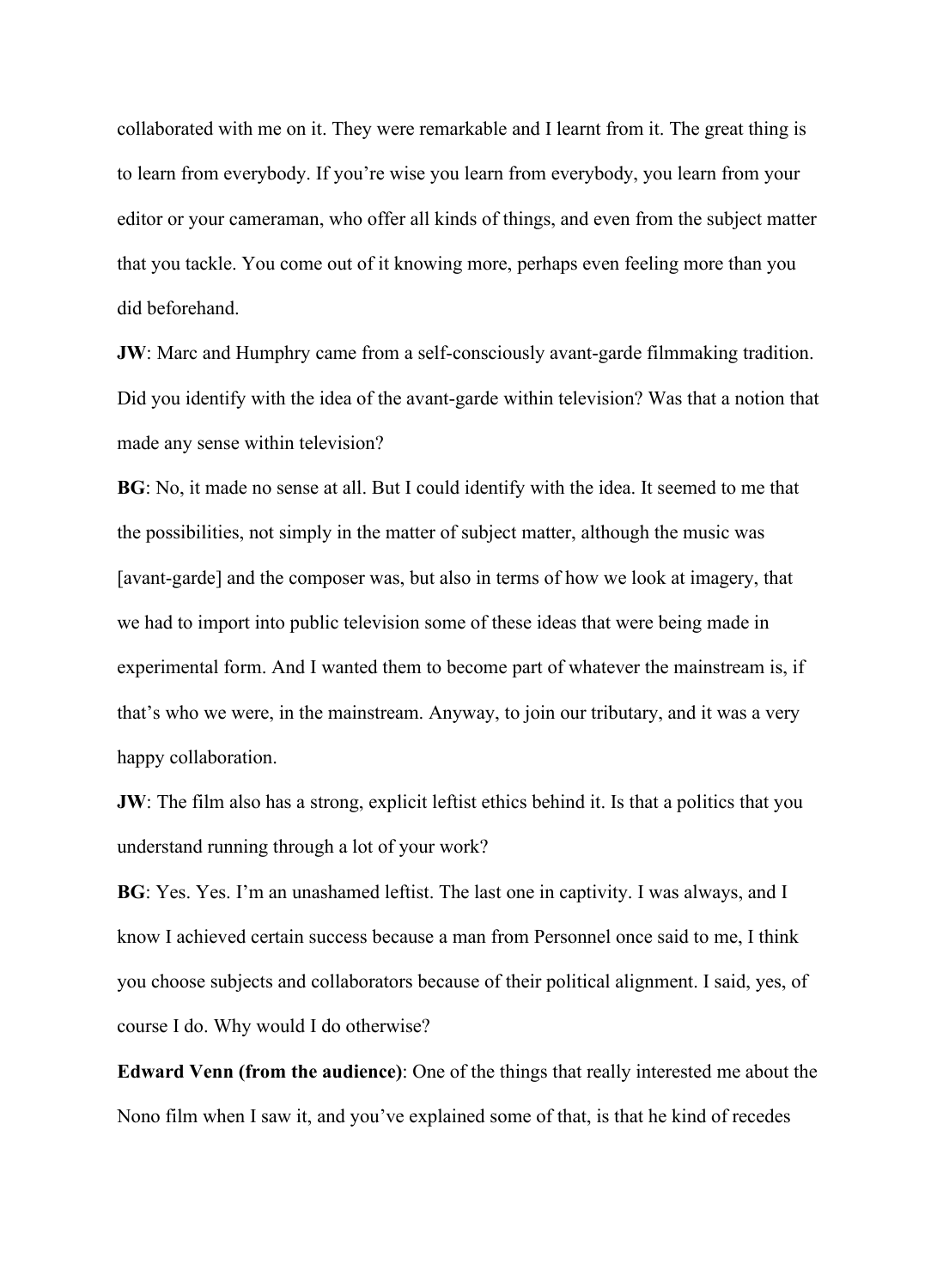into the background as a figure, his music remains and Venice fills that space. There was a very similar process in *One Foot in Eden* as well that you made around that time. Was that also a creative decision or did Max [that is, the composer Peter Maxwell Davies] bring that to you? $\sqrt{2^2}$ 

**BG**: With Max Davis, I suppose it wasn't a creative decision, but his manager said Max doesn't want to be interviewed. Right, we'll make the film without an interview, perfectly possible. He doesn't want anyone to see where he lives, because people like tourists might come and disturb him. Hmm, imagine shiploads coming to Orkney coming up to look at him. Anyway, it was in a sense forced on us, but then you have to think, you can make the film with what have got.

## Karlheinz Stockhausen and *Omnibus*

**JW**: You worked with another major central classical composer, Karlheinz Stockhausen [1928–2007], on a profile that was shown in 1980.<sup>[3]</sup> The next extract is the beginning of that film.

Clip: https://www.bbc.co.uk/programmes/p09098gb

**JW**: Can you talk about Stockhausen. Not an easy man to work with?

**BG**: No. The basis on which we could make the film was that he came nowhere near us. Luckily he'd just given a series of lectures at the ICA, very effective lectures, about his music, He was born a performer or shaman-like person. And so I bought the rights to that material, and then we made the film, which called upon all the sort of resources that the BBC film library had. We had to be not too inhibited to go everywhere to find things. Because you don't even know why they're there sometimes but they feel right. I can't say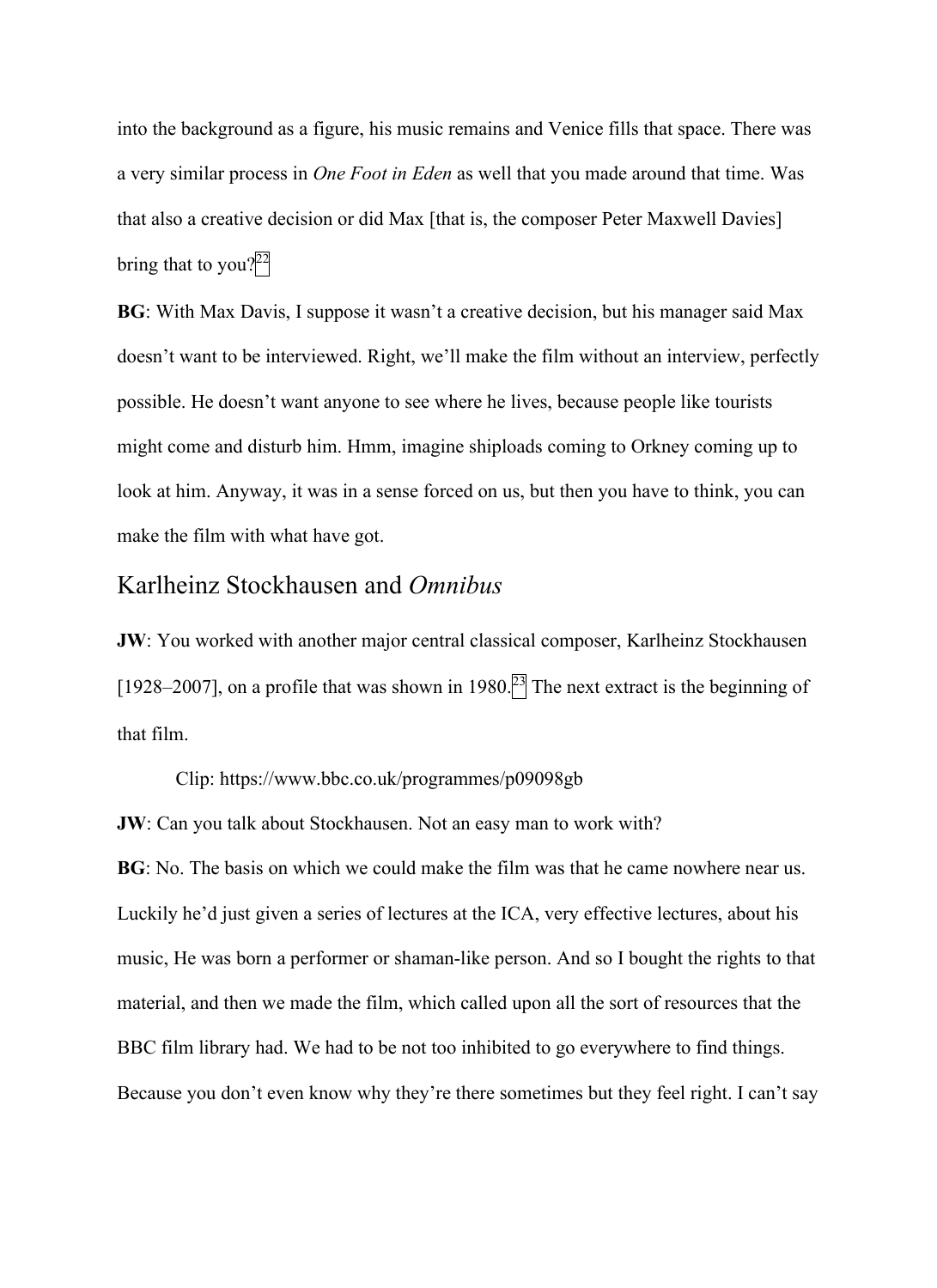more than that. And then we used one piece of music called *Stimmung* [1968]. And that becomes the kind of thread throughout the film and comes back again.

**JW:** So one of the things that intrigues me about that beginning, is you say you begin to hear *Stimmung* come through, but it's quite unclear what is Stockhausen's music and what is[…]

**BG**: The music right at the start was the beginning of a piece called *Hymnen* [1966–67], which eventually becomes a sort of collage of national anthems. The opening scene was shot in my office at Bristol, with my then seven-year-old son working the machine, he's now 47, and then taking off from there. The film is called 'Tuning In', but it could equally be called 'Taking Off' had there not been a Milos Forman film called just that. **JW**: One of my interests is how much you as a filmmaker have to respect and serve what we could think of as the integrity of the music, and how much can you rework that or rethink that in the process of what you're doing?

**BG**: Well, you hope that you are not reinterpreting it, but that you are finding what is in there. It sometimes comes majestically unstuck. I did a film in 1966 about Gustav Holst and we wanted to feature a lot of *The Planets* suite  $[1914–16]$ .<sup>[24]</sup> No surprise there. But I did not want to see moons in space, and this was even before [Stanley Kubrick's feature film] *2001: A Space Odyssey* [1968] came out. We did a sequence for Mercury, which is a very fast-moving, very short piece, and we simply put together everything that moved quickly, birds, fish animals whatever and moving shots from a car. And we greatly upset the composer's daughter, who was still alive, Imogen Holst. But, my dear, she said, it's not about that. Well, in the film it is now. It's very difficult, this business of misinterpretation or what I suppose you can call misappropriation of a composer. But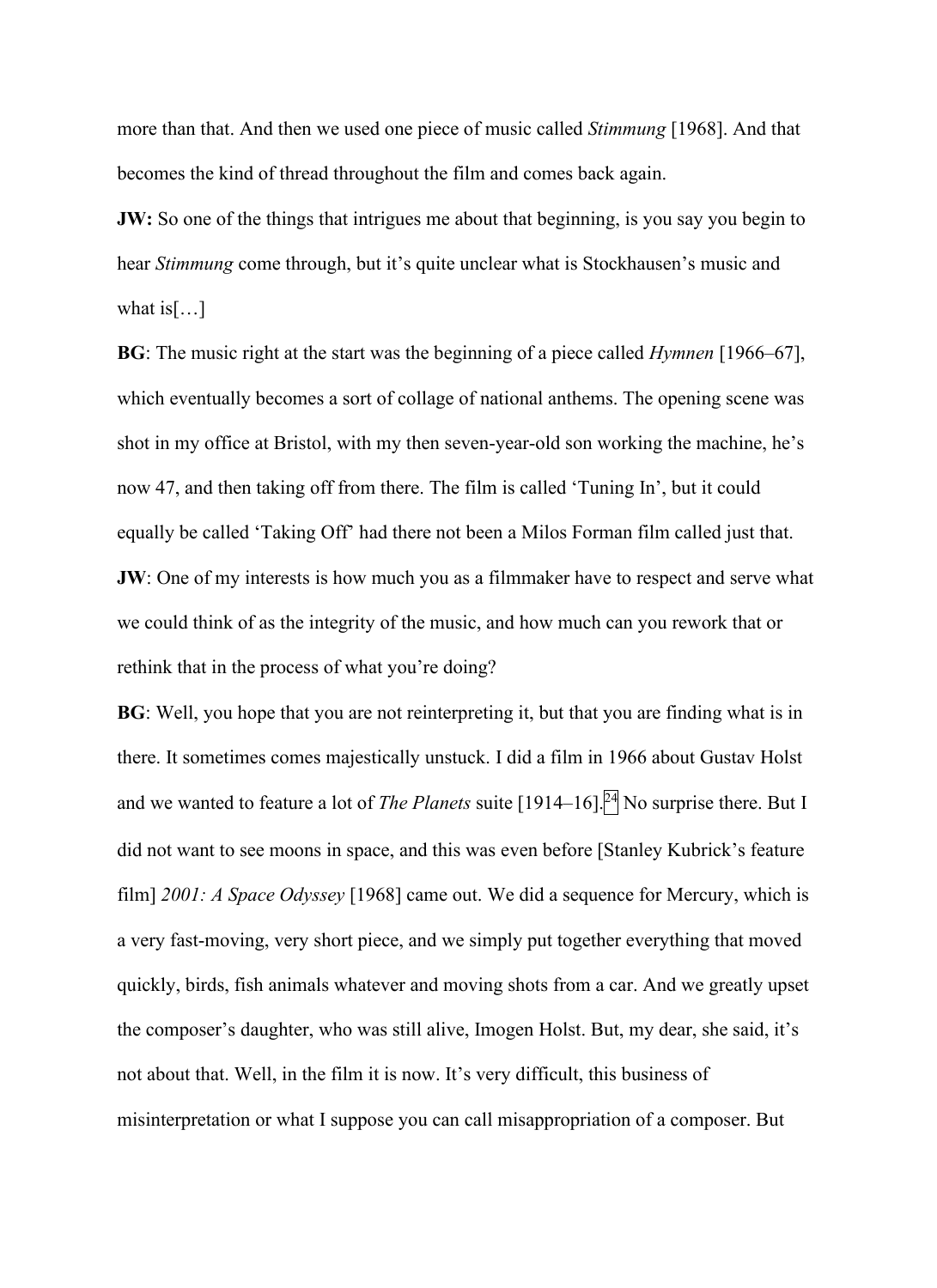most composers are astonished you should have found whatever in their music. It's rather similar to when you work with a really wonderful editor, for example, who comes to show you your work, and you had no idea it was so good, because they've found something in it that I, the director or producer, hadn't found or hadn't perceived in quite that way.

**JW**: Were there moments – and the most notorious case, of course, is the BBC's Ken Russell film, 'Dance of the Seven Veils' [broadcast 15 February 1970, BBC1], where the Strauss Estate from the transmission day to today have effectively kept that off any screen, have there been moments when you've not been able to access a piece of work because of publishing rights or where composers have objected to the way you work with them?

**BG**: If any of them have objected, they haven't objected to me. Maybe they have objected to management or to their publisher. But generally speaking, no. The only time that's gone wrong, not the only time, but one of the times, was when I made a film in Germany about a conductor for West German television, and he had the right in his contract to have the last cut on everything, not just the sound, not just the music. And of course, we ended up doing three versions of the film, after which I walked out and he finished it. Surprisingly, there was a little more of himself in his version.

**JW**: One of the great things about working for the BBC is that the BBC has it written in its Royal Charter that it as an institution must have the final cut of any and everything that is shown (BBC 2016). Producers constantly have recourse to that. I endlessly have the expectation from creative figures that they will be able to shape the final version, and you have to say we'll collaborate towards that, but the BBC must have the final cut,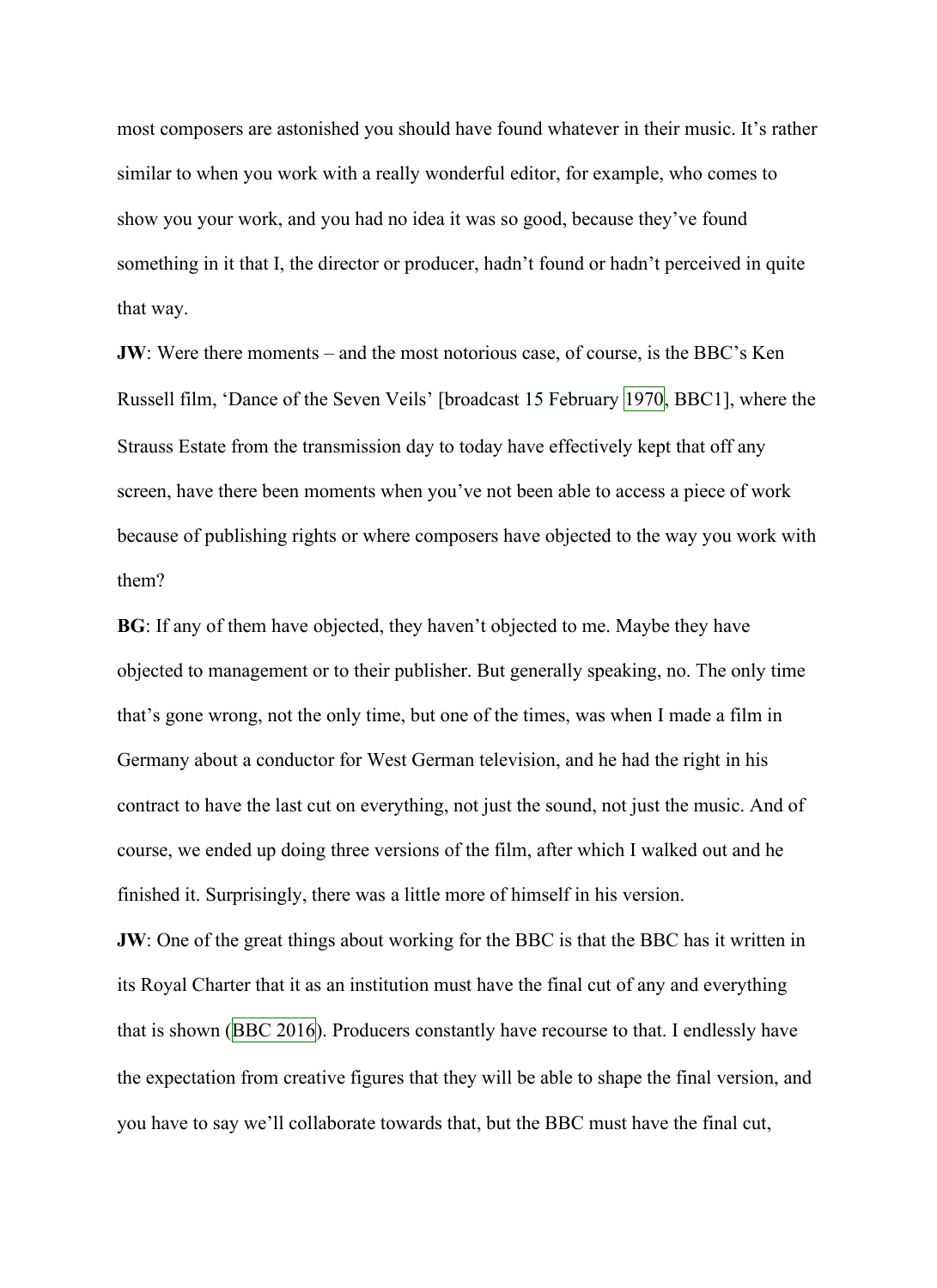because that's written into the statute. That's a really fundamental underpinning of a great deal of public service television.

One more question about this. The Stockhausen profile was made originally for the *Omnibus* strand, at that point being edited by Leslie Megahey. Leslie was the series editor from 1979 to '81.<sup>[25]</sup> Which is an incredibly rich period for that strand. And Leslie encouraged a number of absolutely key filmmakers to find ways of engaging with the arts. But you had been the series editor before that.

**BG**: I was the editor from 1974 to 1977, And then Leslie came in after that.<sup>[26]</sup>

**JW:** How did you understand your role as a strand editor and as a facilitator of the films of others?

**BG**: The thing that you needed to do was to have an open door. And being open and to also think, as I did, that the series needed to need some fresh air in it. So that the second programme that we ever did in my time at *Omnibus* was about [the composer György Sándor] Ligeti [1923–2006]. $^{27}$  And I remember watching Humphrey introducing it on screen, saying, do be careful, everybody, don't turn your sets off, give it a bit of time, which of course meant everyone turned their sets off. But we did it, with our second programme, and I thought: 'nail your colours to the mast'.

# Collaborating with Simon Rattle

**JW**: The next clip is a piece from *Sinfonia*, a performance of Luciano Berio's work which Berio [1925–2003] wrote in 1968 [actually completed 1969].<sup>[28]</sup> This was filmed in 1987 with the City of Birmingham Symphony Orchestra (CBSO) with conductor Simon Rattle. One of the other key relationships and collaborations that you've developed over the years is with Simon Rattle. Can you speak about Simon Rattle's interest in television?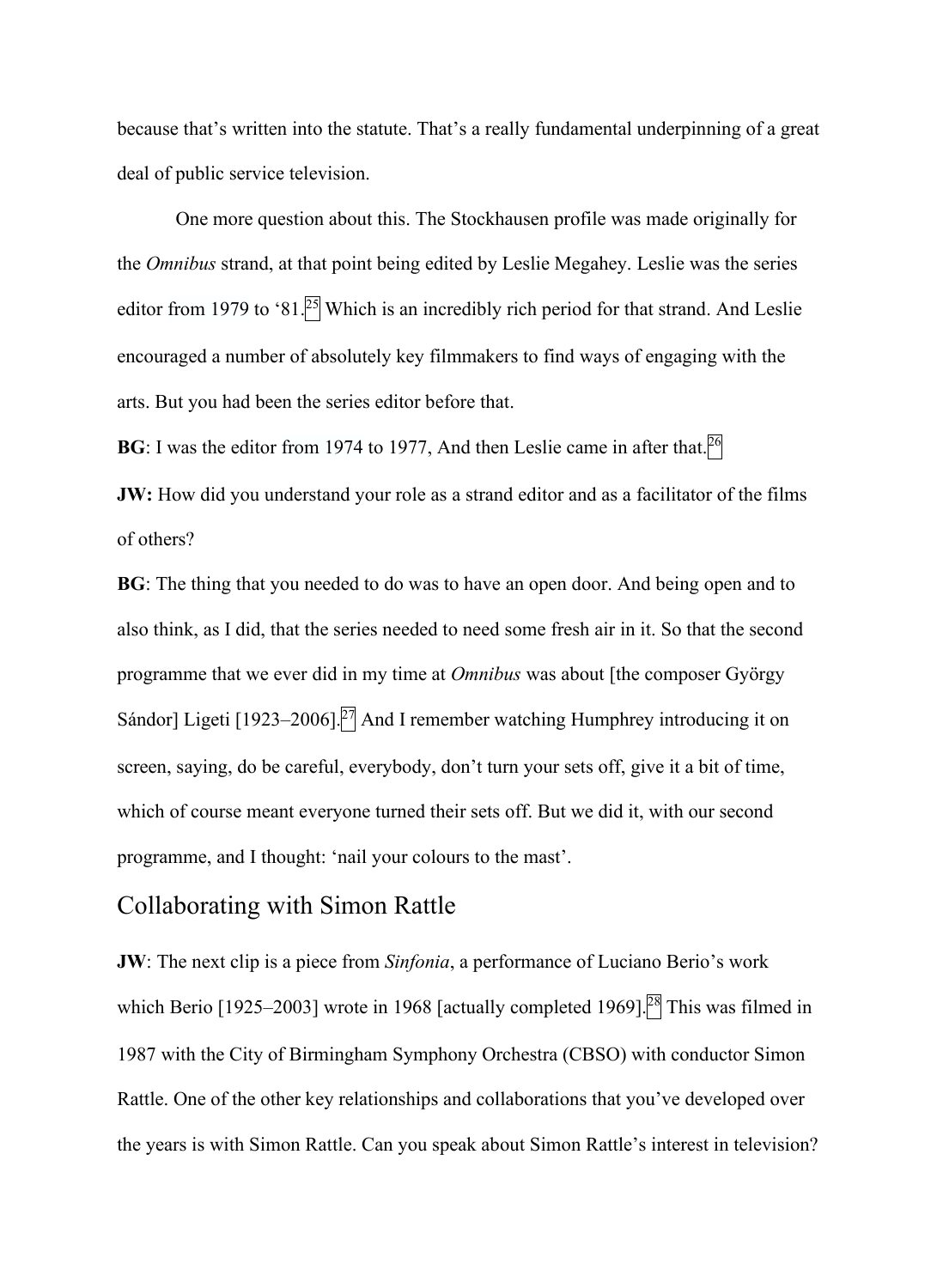**BG**: He had no interest in television at all. He didn't even like to see himself, he said I hate myself making those extraordinary faces. But he was interested in the notions of what we could do. He had this long relationship with the CBSO, and we became part of that. So we'd sit down and say, well, what are we going to do next? And then I would come up with an idea or he would come up with an idea and say, I know nothing about that whatsoever. Then if we interviewed him, he'd talk for 40 minutes brilliantly. So we just ranged around and we did groups of programmes. We did a series of programmes, all to do with the year 1911, all the kind of music that was finished or being written in 1911 or first performed in 1911, which meant music all the way from Schoenberg to 'Alexander's Ragtime Band'. Amazingly enough, that was written in 1911.<sup>29</sup> We did a series called *From East to West* about how the music of Asia had affected the music of Europe, in terms of style, colour and so forth. $\frac{30}{10}$  But he never wanted to look at the films. There was no sense of collaboration in the sense that, well, I'll come and see it, and then maybe we'll change it. No, just do it. And then he would disappear. Which sounds wonderful. Except sometimes you just want someone to say: 'lovely'.

**JW**: This is the third movement, or the beginning of the third movement, of *Sinfonia*.

Clip: https://www.bbc.co.uk/programmes/p09098wy

**JW**: You are working with a different palette here? An electronic palette. And building up an extraordinarily layered and complex visual image, which is almost beyond the kind of possibilities of a small television screen.

**BG:** I hope so. Yes. The third movement of this piece is based on the third movement of Mahler's second symphony, and that's what's providing the pulse of the dramatic ompah-pah. Onto which Berio has added eight electronically amplified signals. And the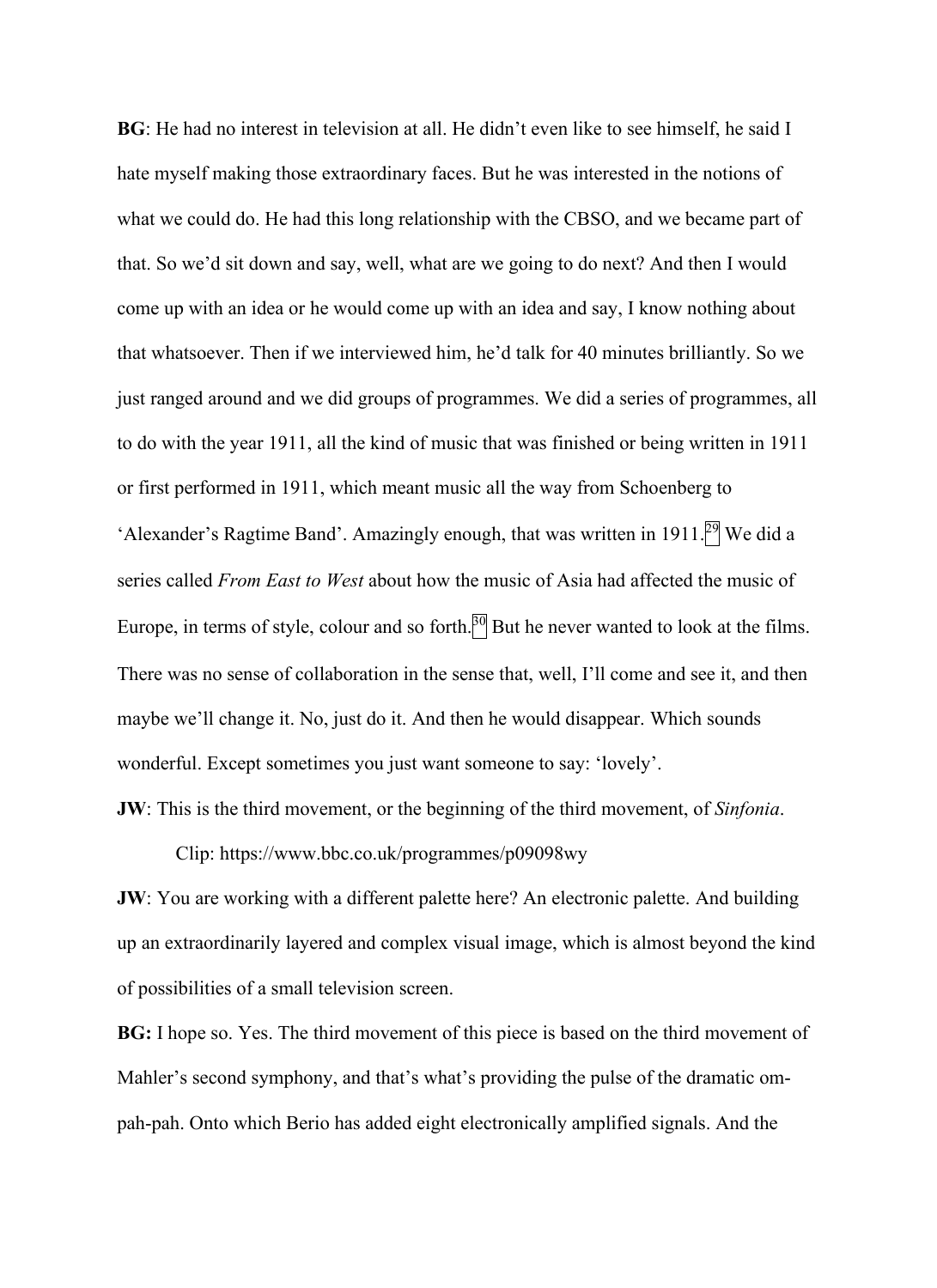piece is full of quotations, fleeting, sometimes you can't hear them at all. Bits of Berlioz, Ravel and very noticeably Stravinksy towards the end when *The Rite of Spring* comes in and somehow fits in with all of this. An extraordinary thing. And we had an amazing time doing it, because it all had to be edited afterwards, but we had two cameras rolling the whole time. They had nothing to do except to swing round this bubbling inferno. And then we added little bits on, like postage stamps, instrumental details, bits of Ravel whatever. That's probably the most exotic thing I've ever done.

**JW**: And it was shown at 7:35 on a Saturday evening. What did the great British public make of that at a 7:35 on Saturday?

**BG:** Well they either turned it off or they were intrigued by it. I hope they were intrigued. Intrigued is a good word. It's used sometimes rather pejoratively. But I like people to be intrigued, to look at things and think what on earth is that?

**JW**: I have two more clips. One is a contrast with this, a much calmer, purer filmic piece, from 'Thirteen Steps Around Toru Takemitsu'.<sup>[31</sup>]

**BG:** There are all sorts of ways of starting to make a film. You can either prepare everything or nothing, and I have done both of those things in my time. So you start to wonder what on earth you are going to do, and what's the first shot? And there are occasions when that is not possible, and with Takemitsu, we had, I think, six days in Japan to shoot an hour-long film. Not quite an hour-long film, because the music had been recorded at the Warwick Arts Centre.

I thought that we had to know what we were going to do, or the rest of the days would fly by and we wouldn't get a film, or rather scraps only. The other thing was I had heard a radio broadcast by Oliver Knussen about Takemitsu, who was a big fan of his,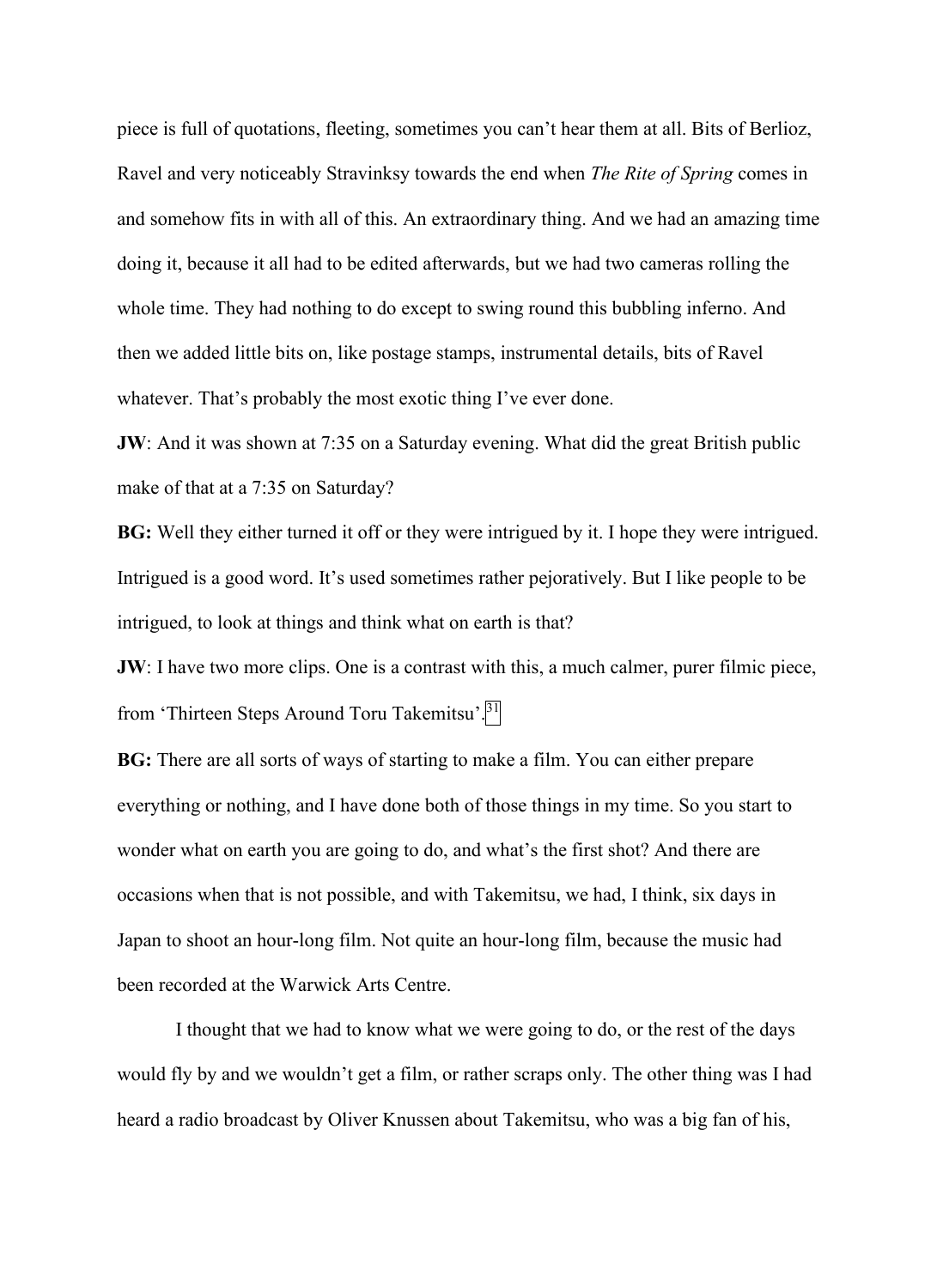about how Takemitsu's music is discontinuous, that's to say it comes in little blocks, beautiful little blocks of sound with pauses in between.<sup>[32]</sup>

We had chosen the piece we were going to do, which has the marvellous title of *A Flock Descends into the Pentagonal Garden*, and it turned out to be in thirteen sections. If you have a very simple mathematical mind, and mine is very simple, that means there must be twelve pauses in between the pieces. So the first twelve sections of the film are about him and him composing, thinking, talking, writing music for Akira Kurosawa. $^{33}$ These amount to twelve sections. And then comes number 13, which is a complete performance of the piece into which we have flashbacks of all the other things you've just seen. Surprisingly, it seemed to work. Sometimes you wonder. This one seemed to be, you know, there. What you're going to see is step 12.

#### Clip: https://www.bbc.co.uk/programmes/p09099l6

**JW**: I particularly like that this made at almost exactly the same time as the *Sinfonia* recording, but it has a completely different aesthetic. So there isn't a sense in which you're imposing a particular aesthetic or a particular way of working on whatever subject you come you take on.

**BG:** No, no. The process of being a director, of directing, is one of learning. What is the music saying to you? What's it telling you to do? And usually it is telling you to do something. Whether you manage it or not, is another matter. But it is that kind of process. Also, I didn't always want to be making the same film. You know there are people are happy to make routine films. I didn't. With this film it was deliberately very still.

Executive producers can be a problem, I'm sure I was when I was one. And the man who was the executive producer of this film was a man called Dennis Marks, now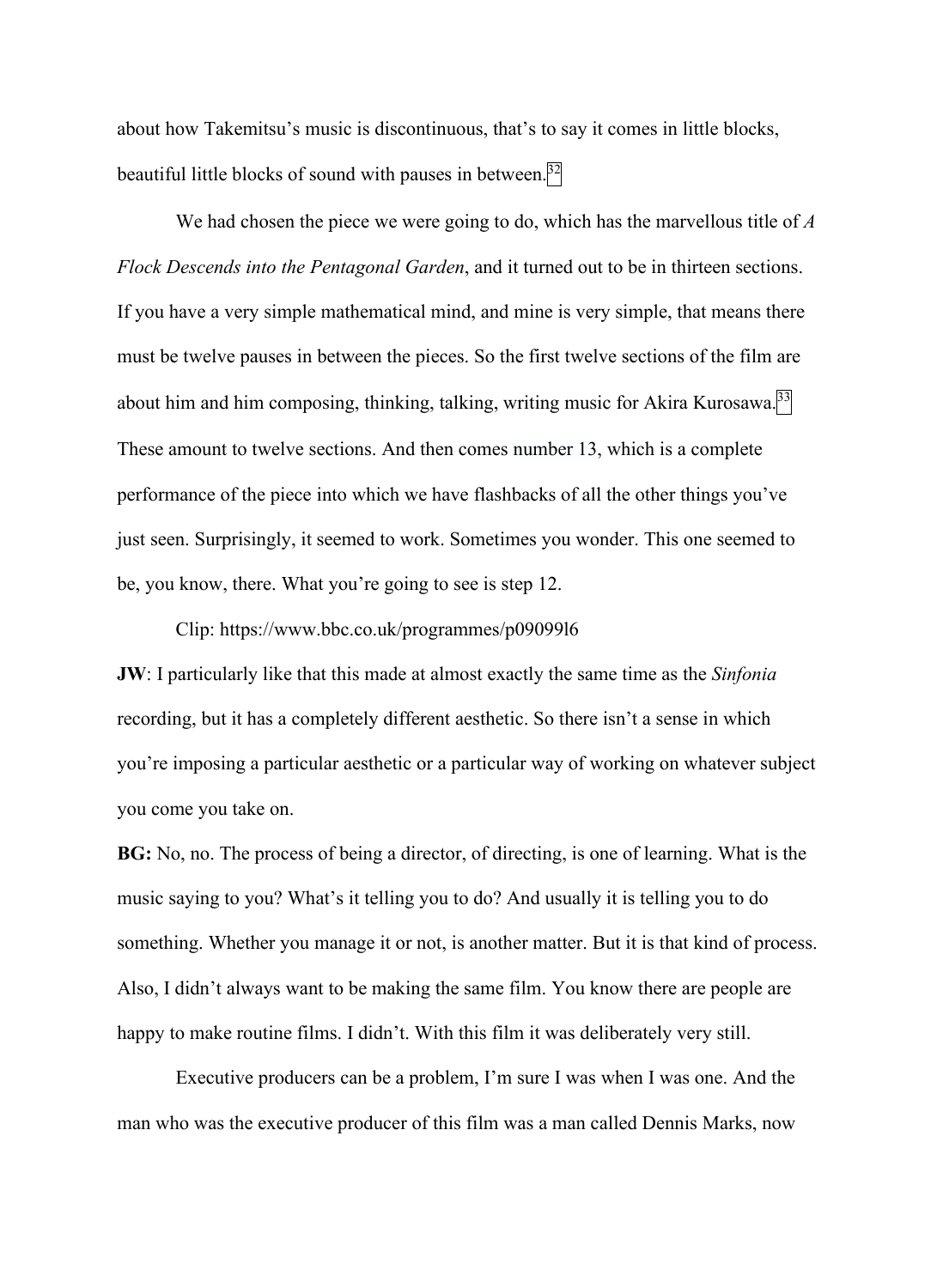sadly dead.<sup>[34]</sup> He came to see the rough cut and he said, you're making a very slow film, I said that's right: Japanese artist, slow, contemplative, almost static, in contrast to life in the streets of Tokyo, which is absolutely not. He said there are only a few weaknesses in it, and they are always when it starts to speed up. Make it slower. That's really quite something for an executive producer to say, and I did, and it worked I have to say.

The other thing I wanted to say was that Takemitsu said to me once: 'When I write the piece, I think: "completely new direction". Then my wife, she hears it. She says, "oh, same old pieces every time"'. And actually we think that we're going to do something new, we think that we're making something new, and when you look at it later you feel: 'Oh God, here I go again'. Same old thing.

# Making music television

**TB**: Would you say that the process of making music television is a process of television more than a process of music in a way, that actually you are supplying visual metaphors to go with the music? And so it becomes a thing in itself?

**BG:** Yes. I think so. I was only ever really interested in two things. But that was music and film, and by a happy chance, meeting Humphrey, we were able to put those two things together, so they are kind of woven rather like a rope together. The music tells me what kind of film I'm going to make, and the film in some senses tells me what kind of attitude I have towards the music. Which in every case is positive. I wouldn't make the film about music I didn't like. Such a waste of time and effort.

**JW**: We're going to finish with the piece, as yet unshown and not quite finished, which is a profile of Brian Elias [b. 1948], which you've been working on over the recent months. Because the extraordinary thing is the latest of the clips we've seen is from 1987, but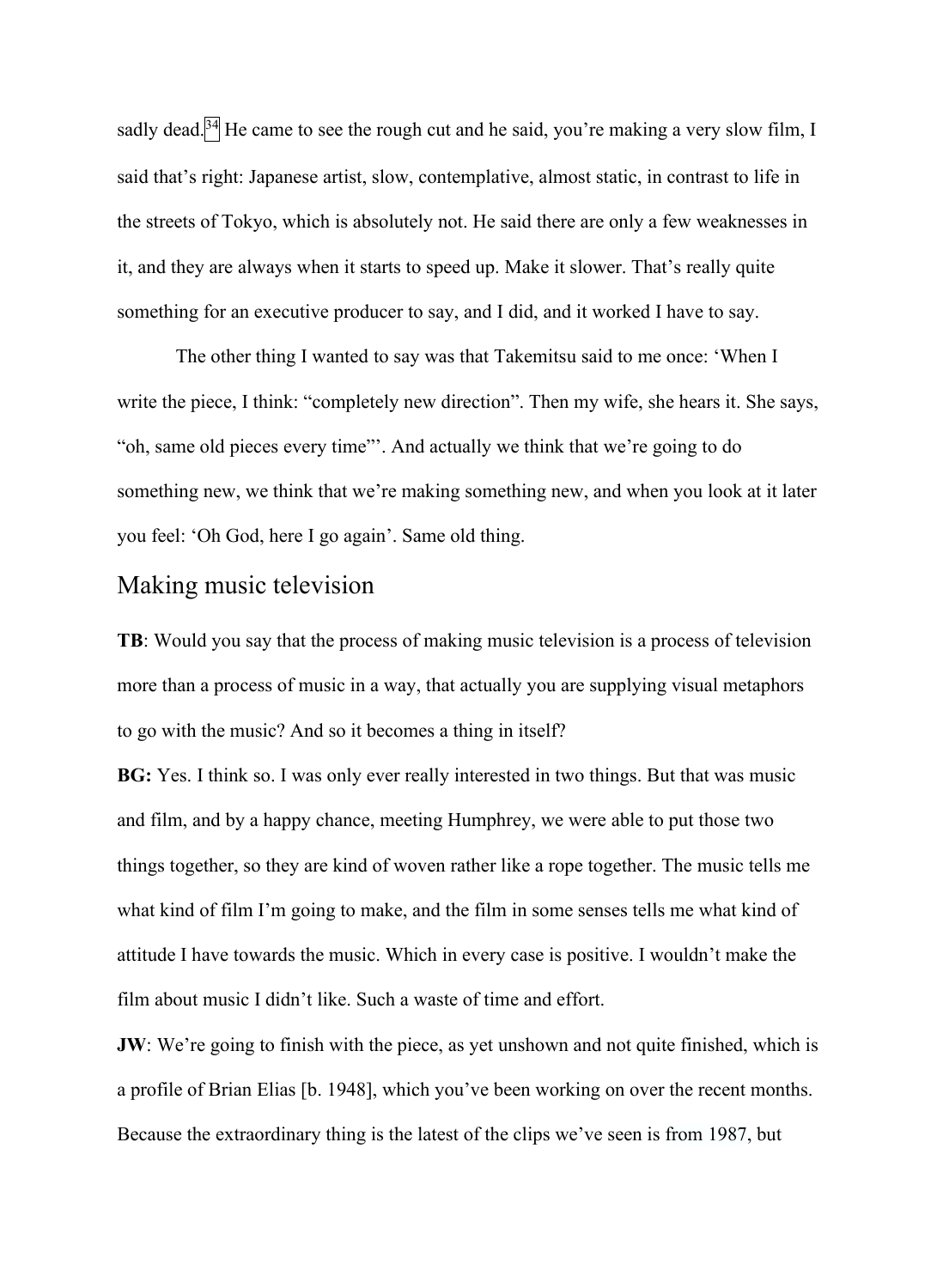actually in the thirty years since then, you've continued to make performance work, film operas and concerts, continue to make profiles of composers, engage with some of your other interests, like folk music, record unedited archival interviews with composers, and you continue to make film profiles of composers to this very day. $\frac{35}{3}$ 

This is a piece from the latest film, from as I say a profile of the contemporary composer Brian Elias, which ends with an appropriate – if not exactly an epitaph, then a moment that we can also end this session on. So this is four or so minutes from *A Passage from India*.

Clip: https://www.bbc.co.uk/programmes/p09092px

**JW**: The extract ends with Brian Elias saying: 'It may be that I'll drop dead in one of my fallow periods, but I'll drop dead still hoping to write another piece'. Barrie, I know you will carry on making films until the moment comes when you can't. We have just touched the surface of an astonishing career, incredibly fecund and innovative, rich, complex and always opening up new possibilities for viewers. I have learned, appreciated, enjoyed an enormous amount from your work over the years. And I know hundreds, thousands, millions have done as well. I just want to say, Thank you very much.

### References

- Bakewell, J and Garnham, N. (1970), 'John Culshaw', in J. Bakewell and N. Garnham (eds), *The New Priesthood: British Television Today*, London: Allen Lane, pp. 123–26.
- BBC (1995), *People and Programmes: BBC Radio and Television for an Age of Choice*, London: BBC.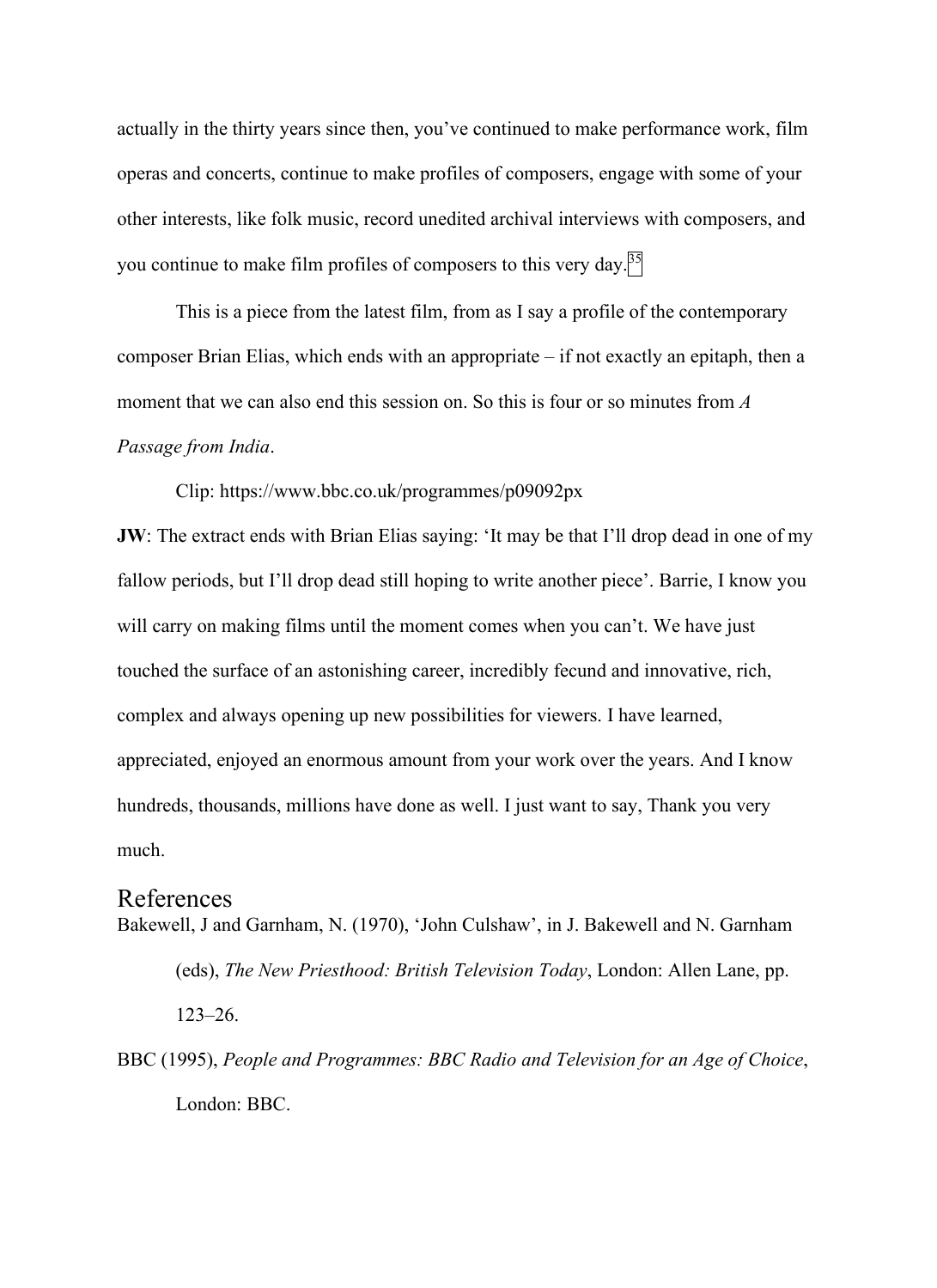BBC (2016), 'Royal Charter for the continuance of the British Broadcasting Corporation', December (CM 9365), http://downloads.bbc.co.uk/bbctrust/assets/files/pdf/about/how we\_govern/2016/ charter.pdf. Accessed 25 April 2020.

- Boon, T. (2017), '"Programmes of real cultural significance": BBC2, the sciences and the arts in the mid-1960s', *Journal of British Cinema and Television*, 14:3, pp. 324– 43.
- Taylor, D. (1990), *Days of Vision*, London: Methuen.
- Walker, J. (1993), *Arts TV: A History of Arts Television in Britain*, London: John Libbey and Arts Council of Great Britain.
- Wyver, J. (2007), *Vision On: Film, Television and the Arts in Britain*, London: Wallflower Press.
- Wyver, J. (forthcoming), 'Stages and the small screen: Theatre plays and television drama since 1930', in J. Wyver and A. Wrigley (eds), *Screen Plays: Theatre Plays on British Television*, Manchester: Manchester University Press.

Television Programmes *1911: A Year in Musical History* (1984, UK: BBC).

*America* (1973, UK: BBC).

*Civilisation* (1969, UK: BBC).

*From East to West* (1986, UK: BBC).

'Thirteen steps around Toru Takemitsu' (25 October 1986).

*Midweek Music* (1964, UK: BBC).

*Monitor* (1958–65, UK: BBC).

*Music International* (1965–68, UK: BBC).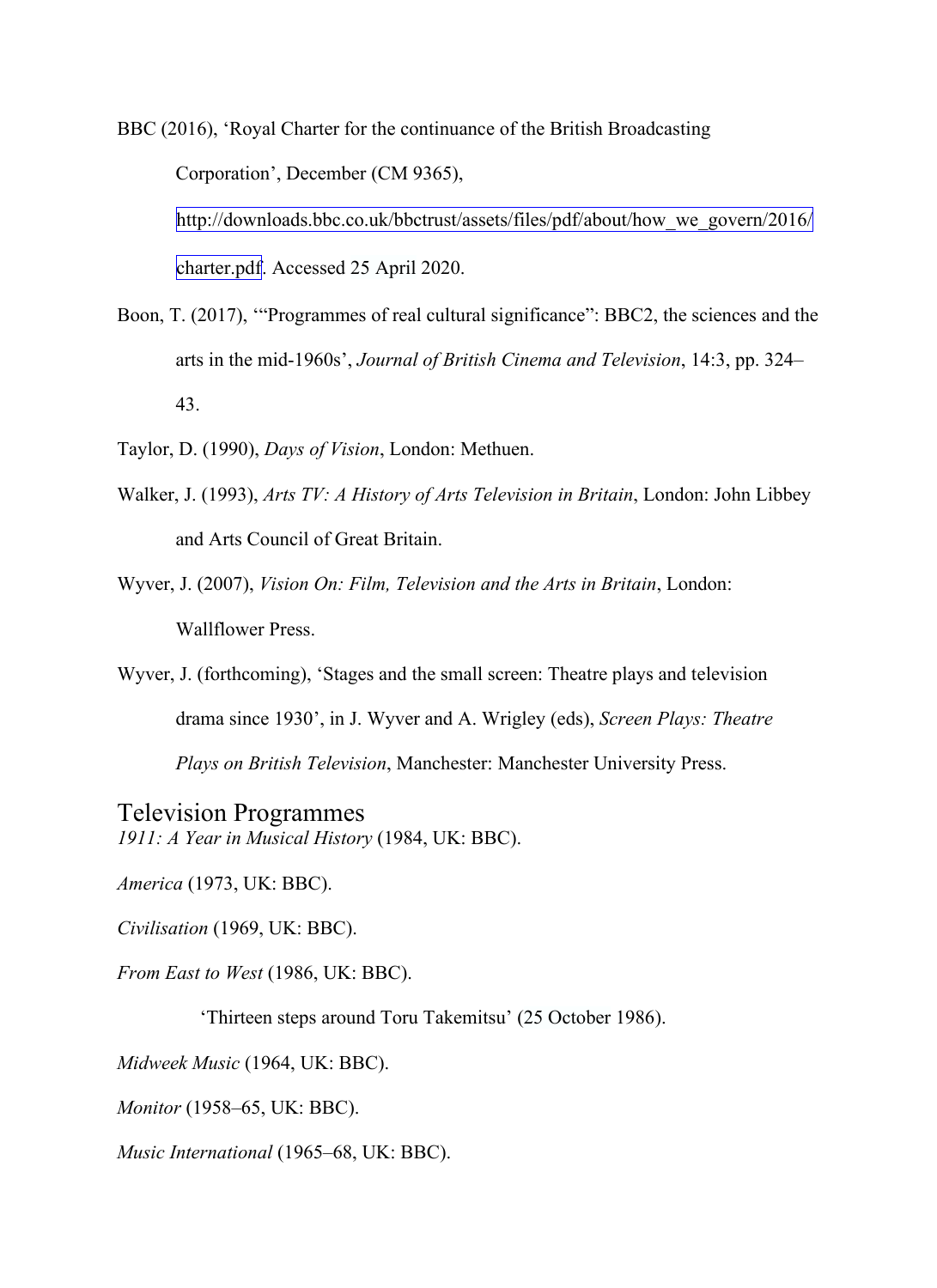2 August 1965.

*Omnibus* (1967–2003, UK: BBC).

'Dance of the seven veils' (15 February 1970).

'All clouds are clocks' (5 February 1976).

*'*Tuning In' (26 February 1980).

*Sinfonia* (1987, UK: BBC).

*Sunday Night presenting* (1965–66, UK:BBC).

'Holst' (13 February 1966).

*Vive a Venezia* (1978, UK: BBC).

*Workshop* (1964–78, UK: BBC).

'Mr Copland comes to town' (20 June 1964).

'Pierre Boulez – portrait analysis performance' (22 August 1966).

'Tele-Marteau' (20 October 1968).

'The New Rhythm of Music' (12 October 1969).

1. For the context of BBC arts programmes in the 1960s and 1970s, see Wyver (2007) and Walker (1993).

 $2.$  For a more extended treatment of the shifts in understanding of arts programmes in television across these years, see Wyver (2007).

3. For a statement in 1970 about the desirability of what he describes as 'straight presentation' of music on television, see the interview with John Culshaw, Head of Music, BBC TV (1967–75) in Bakewell and Garnham (1970: 123–26).

4. *Workshop* (1964–78) was a series, as the *Radio Times* billing for its first programme stated, 'about the making of music' (via the BBC Genome Project website).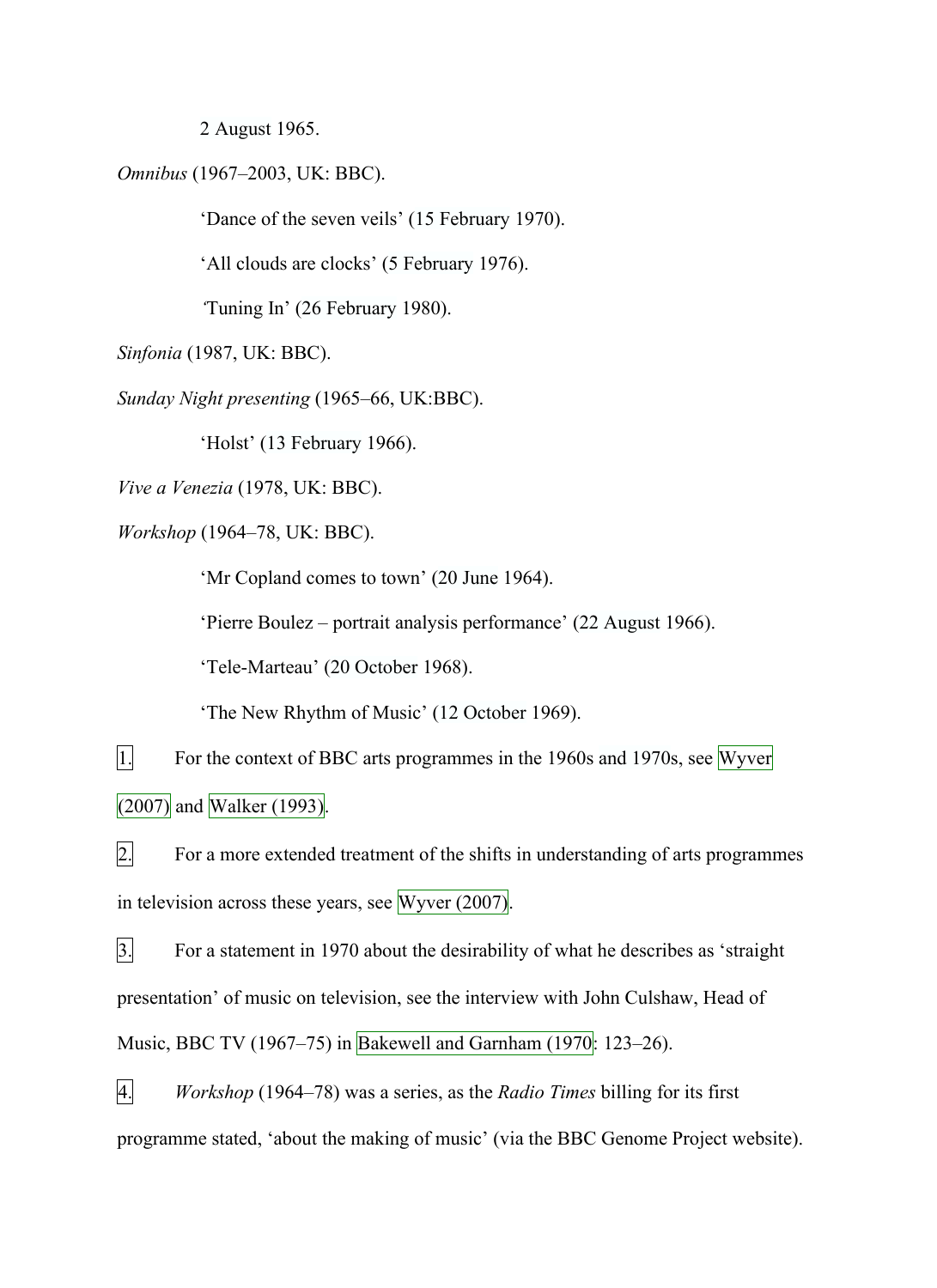Pierre Boulez (1925–2016) was the most French composer of his generation, a noted writer and theorist, as well as a celebrated conductor known especially for championing the work of twentieth-century composers. His first appearance on British television was in the monthly magazine series *Music International* (1965–68; 2 August 1965).

5. Humphrey Burton (b. 1931) is a television producer, director, producer and writer. He joined BBC Radio in 1955 and transferred to the television service the following year. He was part of the initial production team for the arts series *Monitor* (1958–65), an editor of the programme from 1962. In 1965 he was appointed BBC Television's first Head of Music and Arts, a position he held until 1967.

6. Allan Tyrer (1915–97) worked regularly with the filmmaker Ken Russell on his films for *Monitor* and was supervising film editor on the television series *Civilisation* (1969) and *America* (1973).

7. BBC2 was the second television channel from the publicly funded BBC which went on air across the United Kingdom on 21 April 1964. From its start it offered many more programmes about the arts and sciences, as well as educational broadcasts than were being shown by BBC1 and the commercial ITV network. It rapidly developed a reputation as a 'highbrow' channel and its audiences were consistently lower than its two more popular rivals. See Boon (2017).

8. Among Barrie Gavin's earliest credits as studio director are programmes for the *Midweek Music* series of recitals shown in the summer of 1964.

9. *Workshop: '*Mr Copland Comes to Town' (20 June 1964, BBC) followed the composer Aaron Copland on a visit to London to premiere his composition *Music for a Great City* with the London Symphony Orchestra. The programme combined outside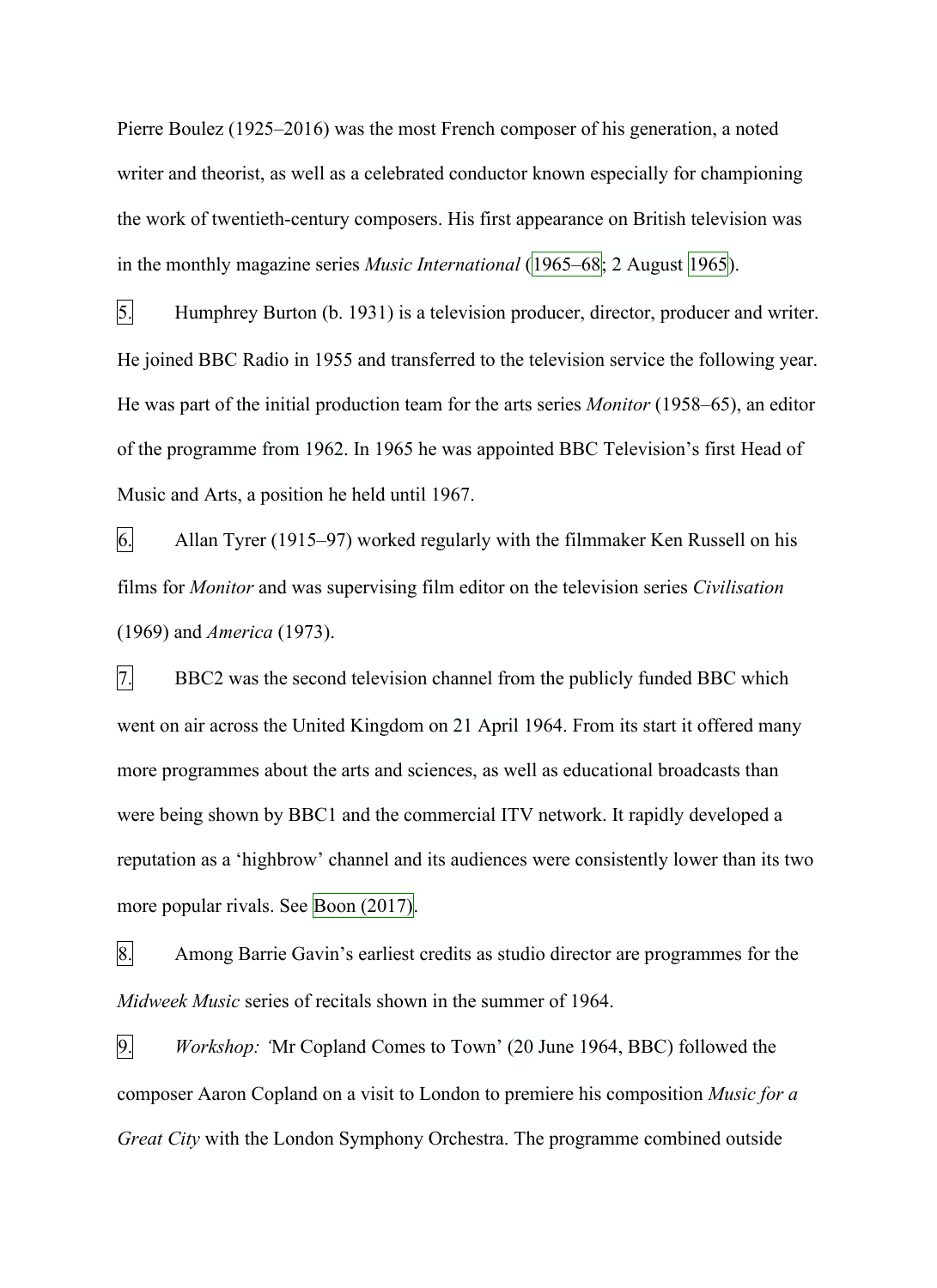broadcast sequences directed by Humphrey Burton with film sequences directed by Barrie Gavin; Burton was the producer of the broadcast

10. The history of the distinct strands of electronic camera production and of filmmaking to present theatre on television is detailed in Wyver (forthcoming). See also Taylor (1990).

11. Theodor Adorno (1903–69) was a German philosopher of aesthetics associated with the Frankfurt school of critical theory.

12. *Workshop*: 'The New Rhythm of Music' (12 October 1969, BBC2) featured the BBC Symphony Orchestra playing Bartók and Stravinsky, with Tim Souster interviewing Boulez; Barrie Gavin was credited as director.

13. *Workshop*: 'Tele-Marteau' (20 October 1968, BBC2) was a BBC Television-S.W.F co-production (the German regional public broadcaster Südwestrundfunk, part of the ARD consortium), with mezzo-soprano Yvonne Minton and Barrie Gavin as director.

14. John Culshaw was an influential classical record producer for Decca Records who served as BBC Television's Head of Music Programmes from 1967 to 1975.

15. Barrie Gavin has subsequently confirmed that he was referring to a recent conversation with Edward Venn; see Venn's article in this issue for a discussion of Gavin's composer portraits.

16. *Vive a Venezia* (1 October 1978, BBC2) featured the music of Luigi Nono (1924– 90), as the *Radio Times* billings detailed, 'in the context of world events and of a Venice very different from the city of Renaissance art or of Thomas Mann' (via the BBC Genome Project website). In the film, Nono's statements are read by Alfred Burke; Barrie Gavin is credited as director.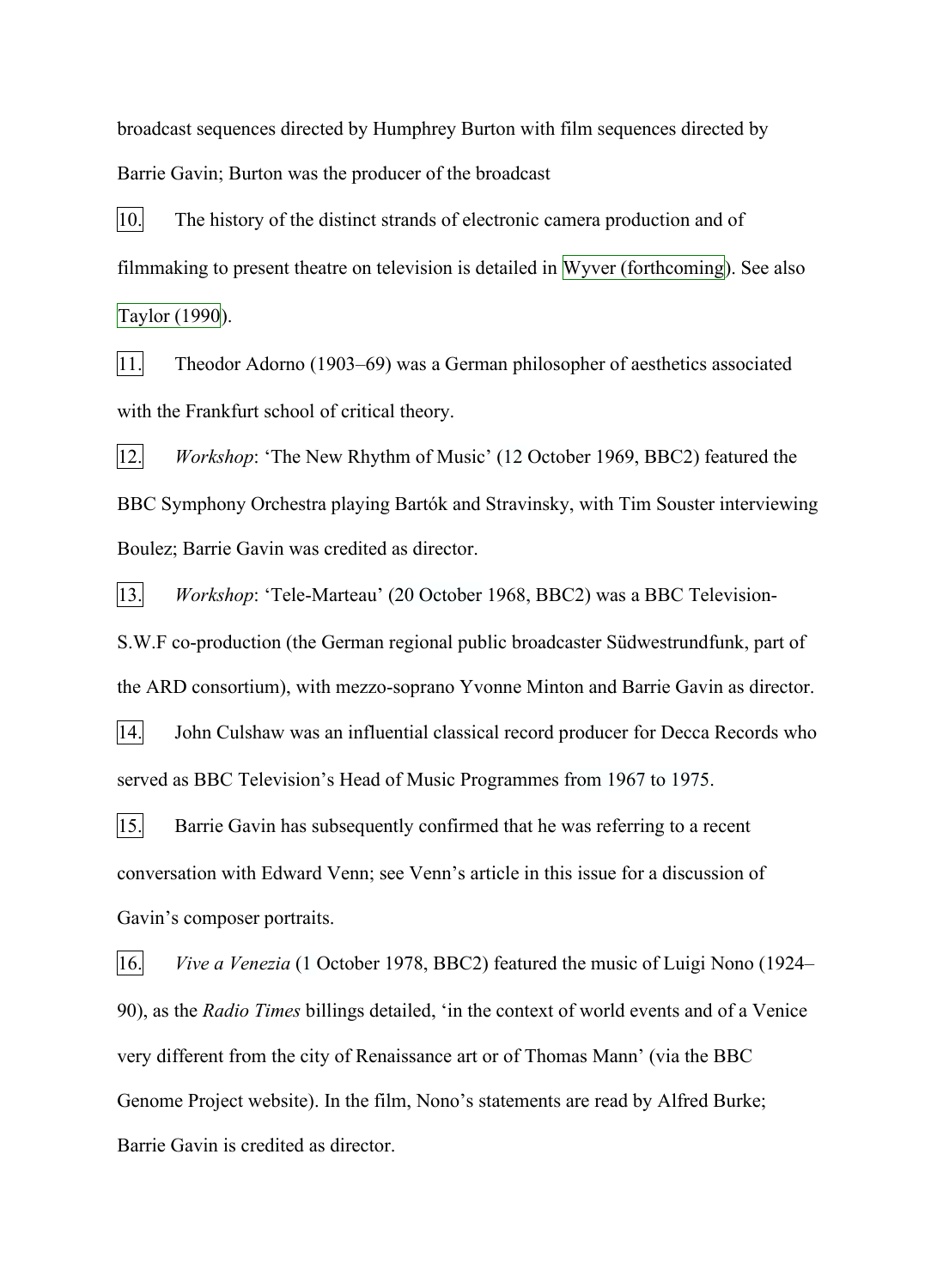17. *Omnibus* (1967–2003) was a long-running arts documentary series, broadcast mainly on BBC1.

18. John Hooper (b. 1936) is a director of photography who has specialized in arts documentaries, working regularly with innovative filmmakers including Leslie Megahey and David Wheatley.

19. The Berwick Street Film Collective produced a number of independent documentaries between c. 1970 and 1980. The group's work is recognized as exploring leftist politics and filmmaking techniques associated with the avant-garde. Key works include *Ireland Behind the Wire* (1974) and *Nightcleaners* (1975). Marc Karlin (1943– 99) and Humphry Trevelyan (b. 1944) were founder members of the Berwick Street Film Collective.

20. The BFI Production Board, operational between 1964 and 2000, was a statefunded production fund managed by the British Film Institute which had a specific brief to support the work of new and emerging filmmakers as well as, in the 1970s and 1980s, the work of avant-garde film artists. Barrie Gavin was Head of Production at the Board in 1974–75.

21. *Nightcleaners, Part Two*, also known as *36 to 77* (1978), made by the Berwick Street Film Collective, focused on the impact on one participant in the 1972 industrial that was the focus of *Nightcleaners*.

22. *One Foot in Eden* (1978) is a film documentary funded by the Arts Council of Great Britain about the music of composer Peter Maxwell Davies (1934–2016); Barrie Gavin was the director. Filmed on the island of Sanday, Orkney, where the composer had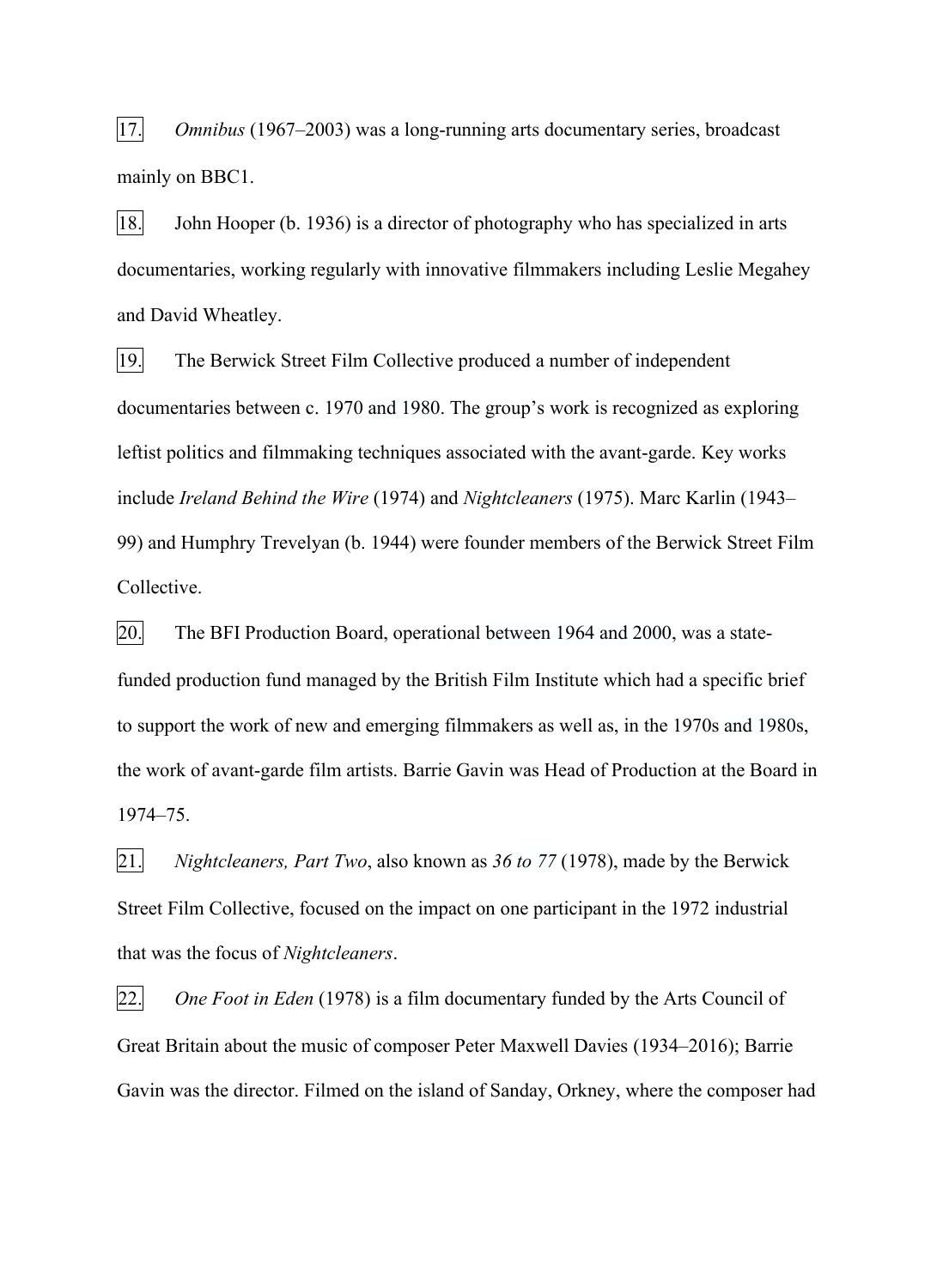made his home, *One Foot in Eden* is available for free access in the United Kingdom via BFIPlayer: https://player.bfi.org.uk/free/film/watch-one-foot-in-eden-1978-online.

23. *Omnibus*: 'Tuning In' (26 February 1980, BBC1), directed by Barrie Gavin, is a journey into Stockhausen's musical world.

24. *Sunday Night presenting*: 'Holst' (13 February 1966, BBC1), co-produced by Michael Bradsell and Barrie Gavin, was a study of English composer Gustav Holst (1874–1934).

25. Leslie Megahey (b. 1944) is a British writer and filmmaker celebrated for his innovative film biographies of visual artists. He was the series editor of *Omnibus* from 1979–81 and 1984–87.

26. Barrie Gavin was appointed series editor of *Omnibus* in August 1975 and was responsible for broadcasts from 8 January 1976 to 30 August 1978.

27. *Omnibus:* 'All Clouds Are Clocks' (5 February 1976). The film was directed by Leslie Megahey with Barrie Gavin as producer.

28. The television broadcast *Sinfonia* (21 March 1987, BBC2) featured Simon Rattle (b. 1998) conducting Electric Phoenix and the CBSO.

29. *1911: A Year in Musical History* (12 May–2 June 1984, BBC2) was a series of four films featuring, among much else, the music of Sibelius and Mahler. Simon Rattle conducted the CBSO; the films were directed by Barrie Gavin. 'Alexander's Ragtime Band' is a song written by American composer Irving Berlin (1888–1989) which was released in 1911.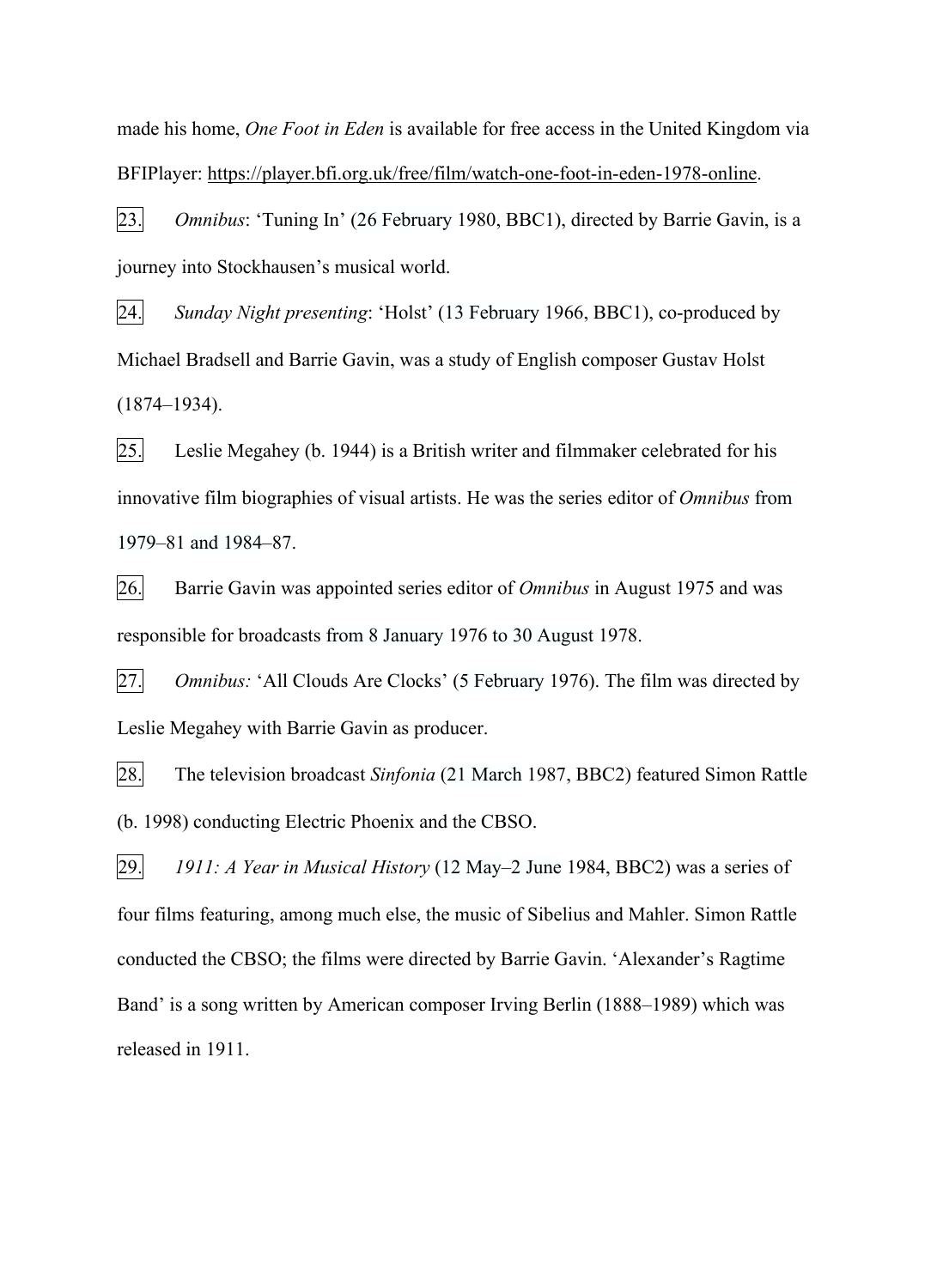30. *From East to West* (18 October–5 November 1986, BBC2) was a series of four films about the impact of the east on European music. The films featured Simon Rattle with the CBSO and were directed by Barrie Gavin.

31. 'Thirteen Steps Around Toru Takemitsu' (25 October 1986, BBC2) was the second in the series *From East to West* made with Simon Rattle and the CBSO, featuring the composer Toru Takemitsu (1930–96).

32. Oliver Knussen (1952–2018) was a British composer and conductor. He discussed Takemitsu's music including *A Flock Descends into the Pentagonal Garden* (1977) in a radio broadcast that he also devised for the series *Music in Our Time* (23 February 1984, BBC Radio 3).

33. Akira Kurosawa (1910–98) was a Japanese director and screenwriter. Takemitsu composed scores for more than 90 films, including *Dodes'ka-den* (1970) and *Ran* (1985), both directed by Akira Kurosawa.

34. Dennis Marks (1948–2015) was a filmmaker and author, who was BBC Television's Head of Music Programmes (1991–93) and general director of English National Opera (1993–97).

35. British television has not welcomed Gavin's recent films, which instead circulate amongst interested viewers at music festivals and online. Until recently he worked regularly with the Chicago Symphony Orchestra on a series of films with the writer and composer Gerard McBurney. Among the subjects of his archival interviews with contemporary musical figures are composers Mark-Anthony Turnage, Nigel Osborne, Jonathan Harvey and Michael Finnissy, conductor Mark Elder and double-bass player